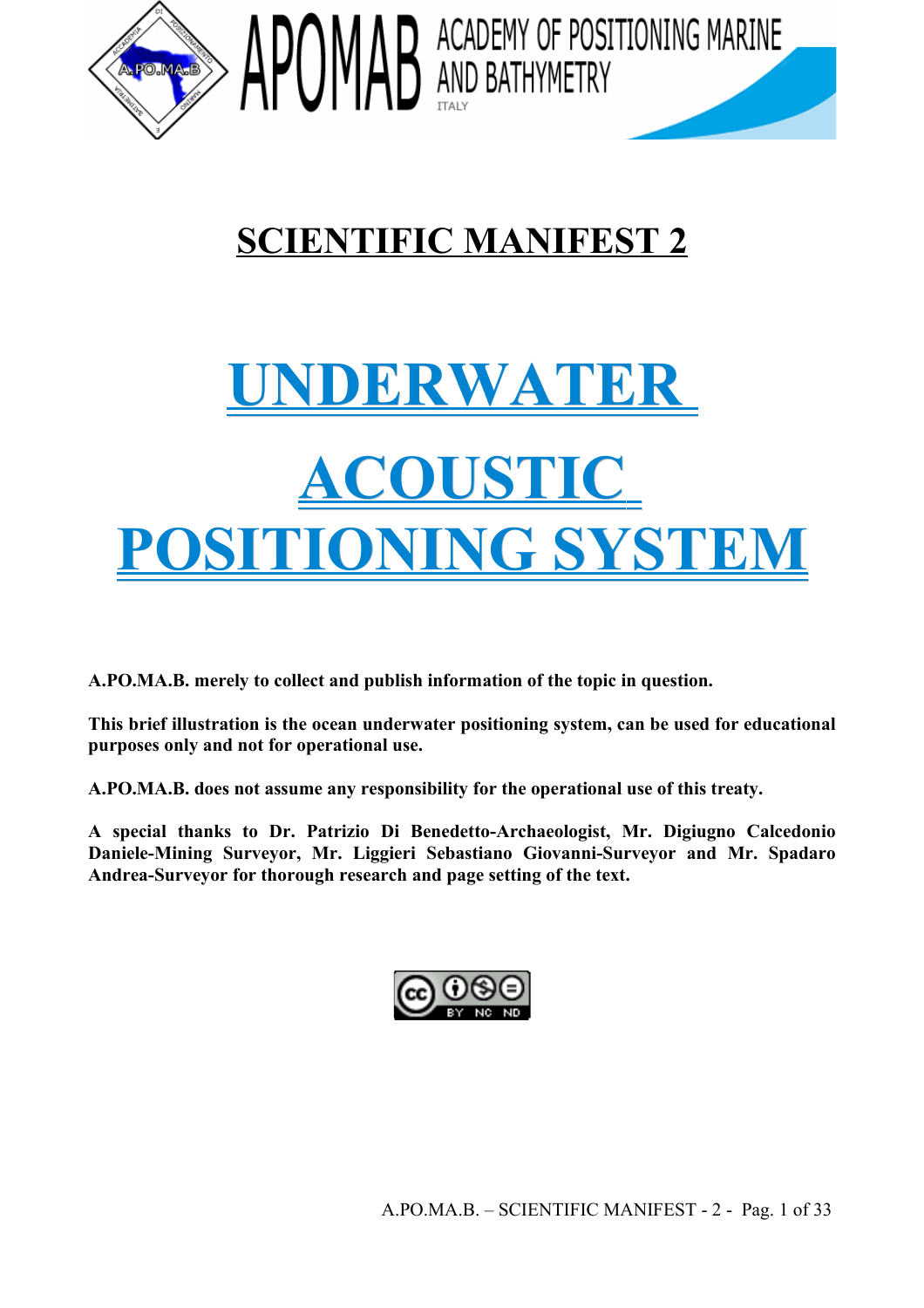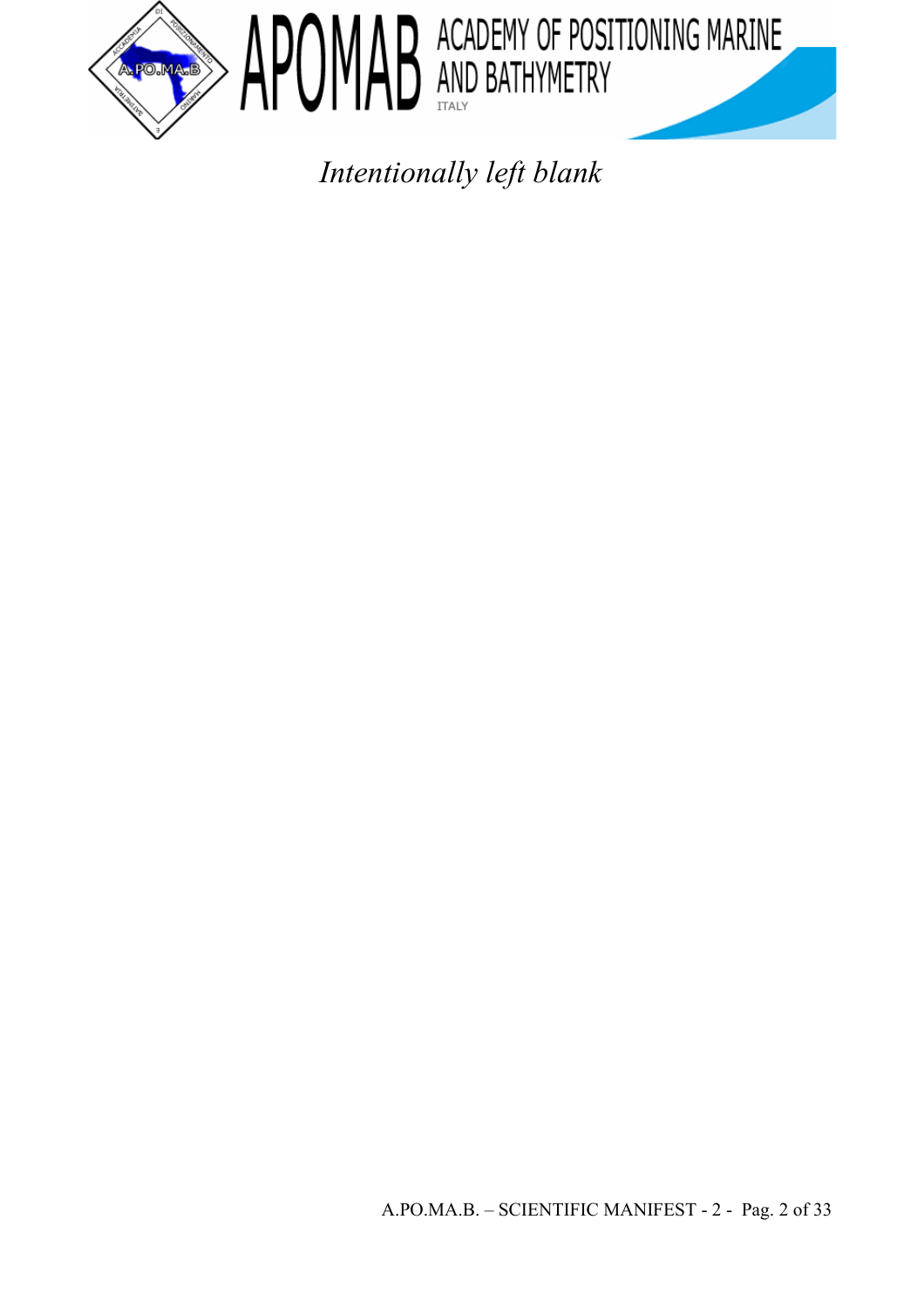

### OBJECT: **Underwater Acoustic Positioning System**

An Vessal is a system for the tracking and navigation of underwater vehicles or divers by means of acoustic distance and/or direction measurements, and subsequent position triangulation. Underwater Acoustic Positioning Systems are commonly used in a wide variety of underwater work, including oil and gas exploration, ocean sciences, salvage operations, marine archaeology, law enforcement and military activities.

### **CONTENTS**

- Underwater Acoustic Positioning System
	- 1 Method of Operation
	- 2 Underwater Acoustic Positioning System Classes
	- 3 History and Examples of Use
- Long Baseline (LBL)
	- 4 Method of Operation and Performance **Characteristics**
	- 5 History and Examples of Use o 5.1 - Offshore
	- $\bullet$  6 USBL
- Short Baseline Acoustic Positioning System SBL
	- 7 Method of Operation and Performance **Characteristics**
	- 8 History and Examples of Use
		- o 8.1 Example of SBL System Use: Under-The-Ice Surveying by ROV in Antarctica
- GPS Intelligent Buoys
	- 9 History and Examples of Use
	- 10 Example of Underwater Acoustic-based Weapon **Scoring**
- **References**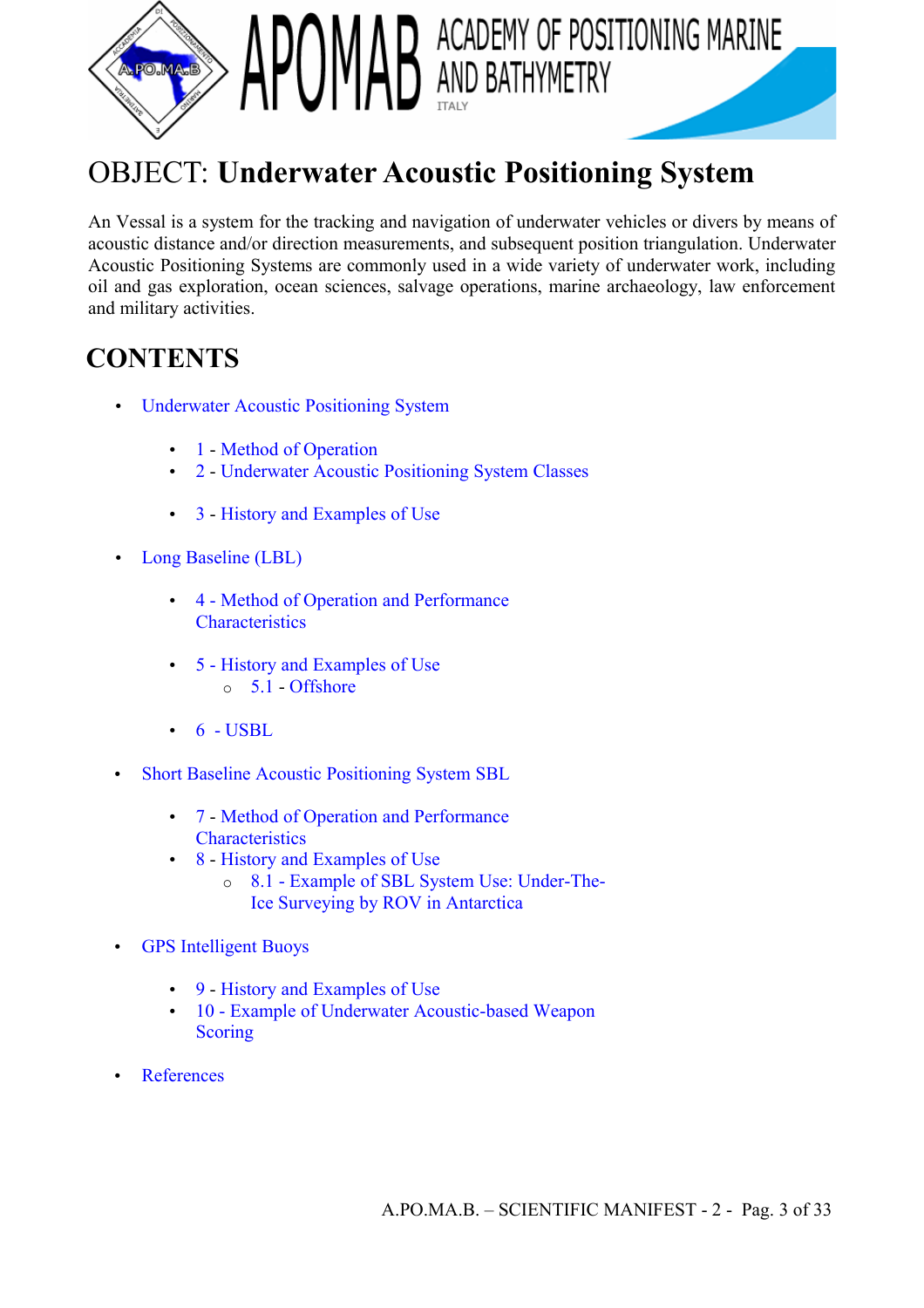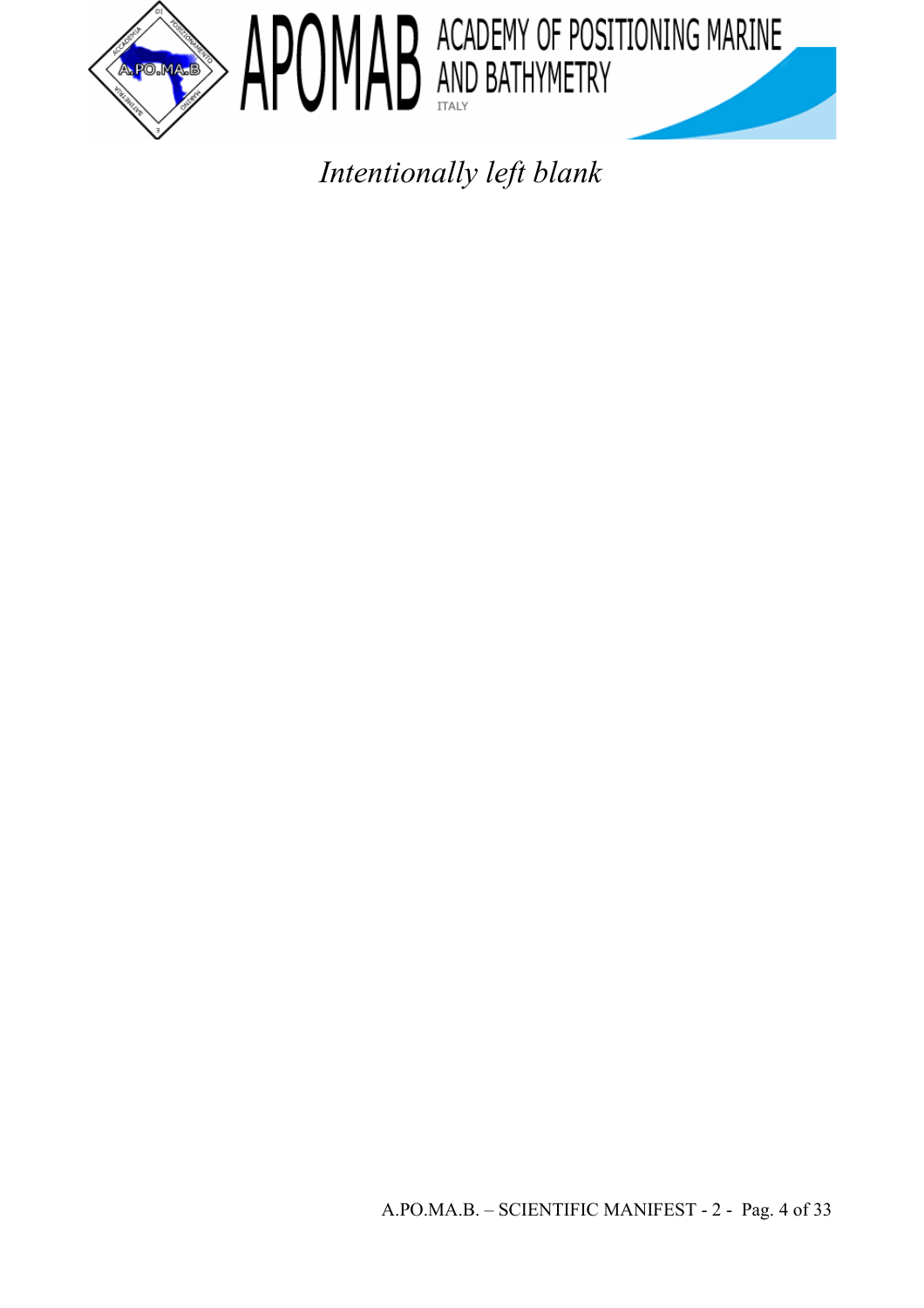

### **1)Method of Operation**

Figure 1 describes the general method of operation of an acoustic positioning system, this is an example of a long baseline (LBL) positioning system for ROV



*Figure 1: Method of the operation of a Long Baseline (LBL) acoustic positioning system for ROV*

**Baseline station deployment and survey:** Acoustic positioning systems measure positions relative to a framework of *baseline stations*, which must be deployed prior to operations. In the case of a *long baseline (LBL)* system, a set of three or more baseline transponders are deployed on the sea floor. The location of the baseline transponders either relative to each other or in global coordinates must then be measured precisely. Some systems assist this task with an automated *acoustic selfsurvey*, and in other cases GPS is used to establish the position of each baseline transponder as it is deployed or after deployment.

**Tracking or Navigation Operations:** Following the baseline deployment and survey, the acoustic positioning system is ready for operations. In the long baseline example (see figure 1), an interrogator (A) is mounted on the ROV that is to be tracked. The interrogator transmits an acoustic signal that is received by the baseline transponders (B, C, D, E). The reply of the baseline transponders is received again at the ROV. The signal time-of-flight or the corresponding distances A-B, A-C, A-D and A-E are transmitted via the ROV umbilical (F) to the surface, where the ROV position is computed and displayed on a tracking screen. The acoustic distance measurements may be augmented by depth sensor data to obtain better positioning accuracy in the three-dimensional underwater space. Acoustic positioning systems can yield an accuracy of a few centimeters to tens of meters and can be used over operating distance from tens of meters to tens of kilometers.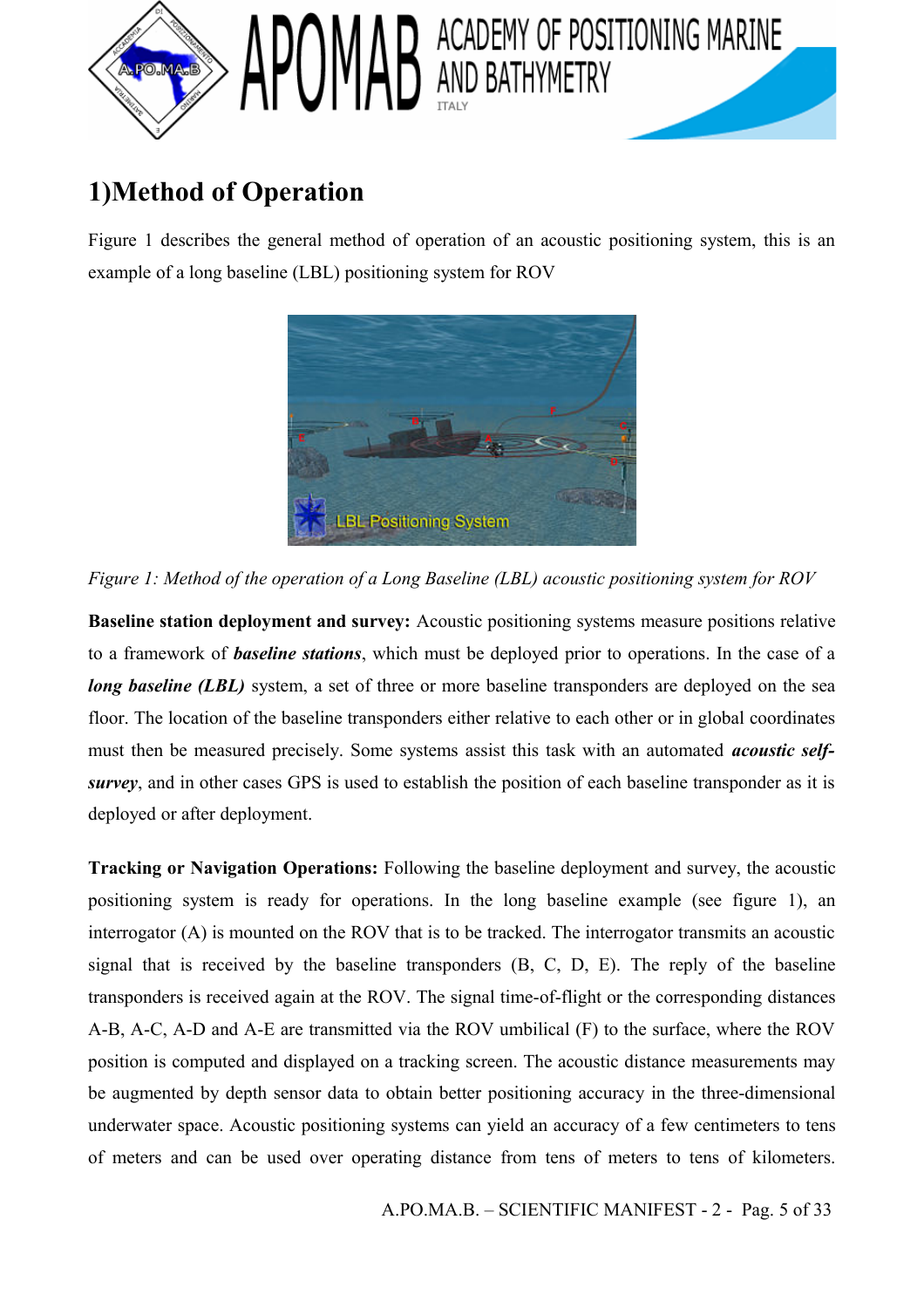



a particular job, and the characteristics of the underwater acoustic environment at the work site.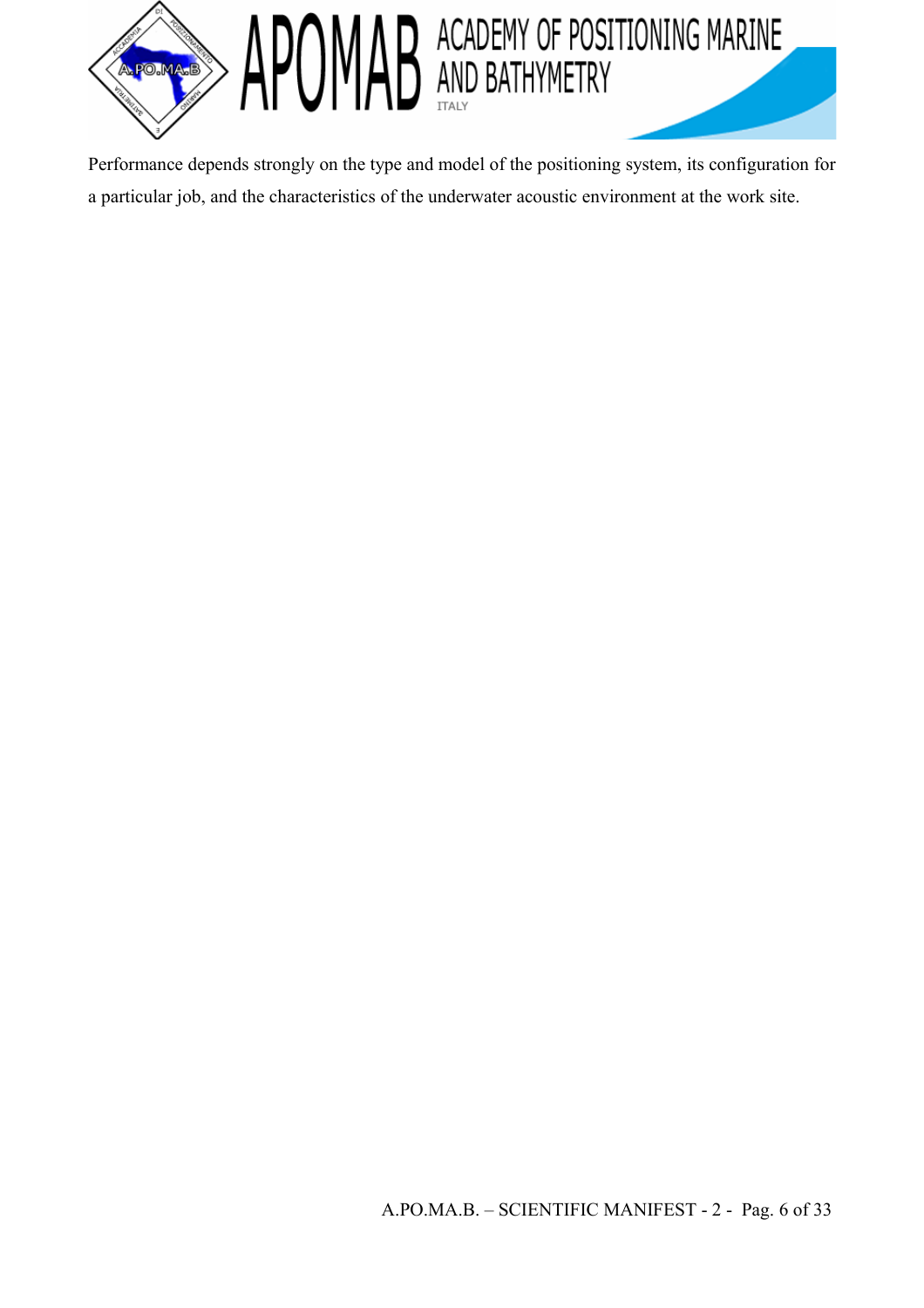

### **2)Underwater Acoustic Positioning System Classes**

Underwater acoustic positioning systems are generally categorized into three broad types or classes

**Long Baseline (LBL) Systems:** Long baseline systems, as in figure 1 above, use a sea-floor baseline transponder network. The transponders are typically mounted in the corners of the operations site. LBL systems yield very high accuracy of generally better than 1 m and sometimes as good as 0.01m along with very robust positions. This is due to the fact that the transponders are installed in the reference frame of the work site itself (i.e. on the sea floor), the wide transponder spacing results in an ideal geometry for position computations, and the LBL system operates without an acoustic path to the (potentially distant) sea surface.

**Ultra Short Baseline (USBL) Systems:** USBL systems and the related super short baseline (SSBL) systems rely on a small (ex. 230 mm across), tightly integrated transducer array that is typically mounted on the bottom end of a strong, rigid transducer pole which is installed either on the side or in some cases on the bottom of a surface vessel<sup>[8][9]</sup>. Unlike LBL and SBL systems, which determine position by measuring multiple distances, the USBL transducer array is used to measure the target *distance* from the transducer pole by using signal run time, and the target *direction* by measuring the phase shift of the reply signal as seen by the individual elements of the transducer array. The combination of distance and direction fixes the position of the tracked target relative to the surface vessel. Additional sensors including GPS, a gyro or electronic compass and a vertical reference unit are then used to compensate for the changing position and orientation (pitch, roll, bearing) of the surface vessel and its transducer pole. USBL systems offer the advantage of not requiring a sea floor transponder array. The disadvantage is that positioning accuracy and robustness is not as good as for LBL systems. The reason is that the fixed angle resolved by a USBL system translates to a larger position error at greater distance. Also, the multiple sensors needed for the USBL transducer pole position and orientation compensation each introduce additional errors. Finally, the nonuniformity of the underwater acoustic environment cause signal refractions and reflections that have a greater impact on USBL positioning than is the case for the LBL geometry.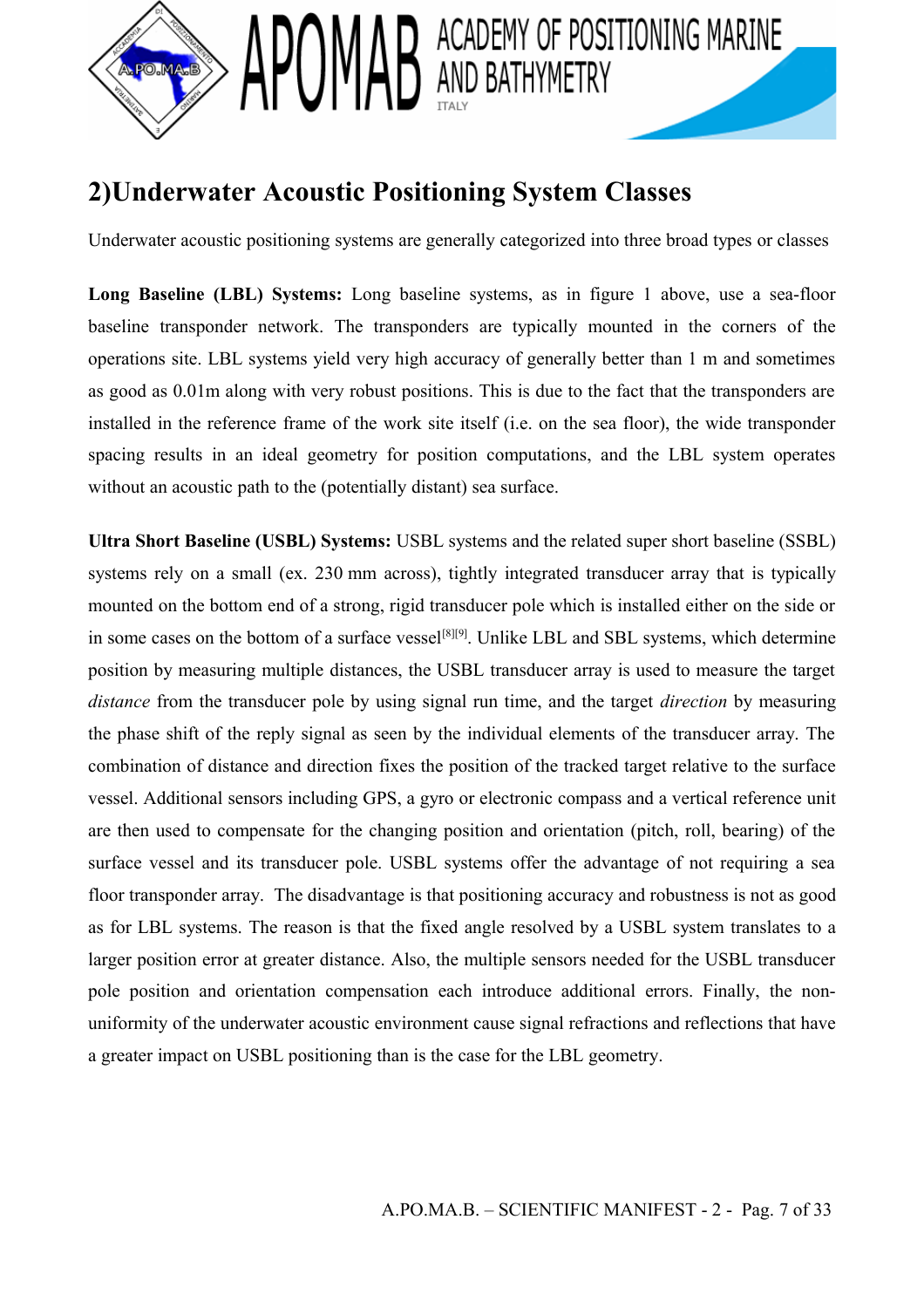

**Short Baseline (SBL) Systems:** Short baseline systems use a baseline consisting of three or more individual sonar transducers that are connected by wire to a central control box. Accuracy depends on transducer spacing and mounting method. When a wider spacing is employed as when working from a large working barge or when operating from a dock or other fixed platform, the performance can be similar to LBL systems. When operating from a small boat where transducer spacing is tight, accuracy is reduced. Like USBL systems, SBL systems are frequently mounted on boats and ships, but specialized modes of deployment are common too. For example, the Woods Hole Oceanographic Institution uses a SBL system to position the Jason deep-ocean ROV relative to its associated MEDEA depressor weight with a reported accuracy of 9 cm.

**GPS Intelligent Buoys (GIB):** GIB systems are inverted LBL devices where the transducers are replaced by floating buoys, self-positionned by GPS. The tracked position is calculated in realtime at the surface from the Time-Of-Arrival (TOAs) of the acoustic signals sent by the underwater devic, and acquired by the buoys. Such configuration allow fast, calibration-free deployment with an accuracy similar to LBL systems. At the opposite of LBL, SBL ou USBL systems, GIB systems use one-way acoustic signals from the emitter to the buoys, making it less sensible to surface or wall reflections. GIB systems are used to track AUVs, torpedoes, or divers, may be used to localize airplanes black-boxes, and may be used to determine the impact coordinates of inert or live weapons for weapon testing and training purposes references: Sharm-El-Sheih, 2004; Sotchi, 2006; Kayers, 2005; Kayser, 2006; Cardoza, 2006 and others...).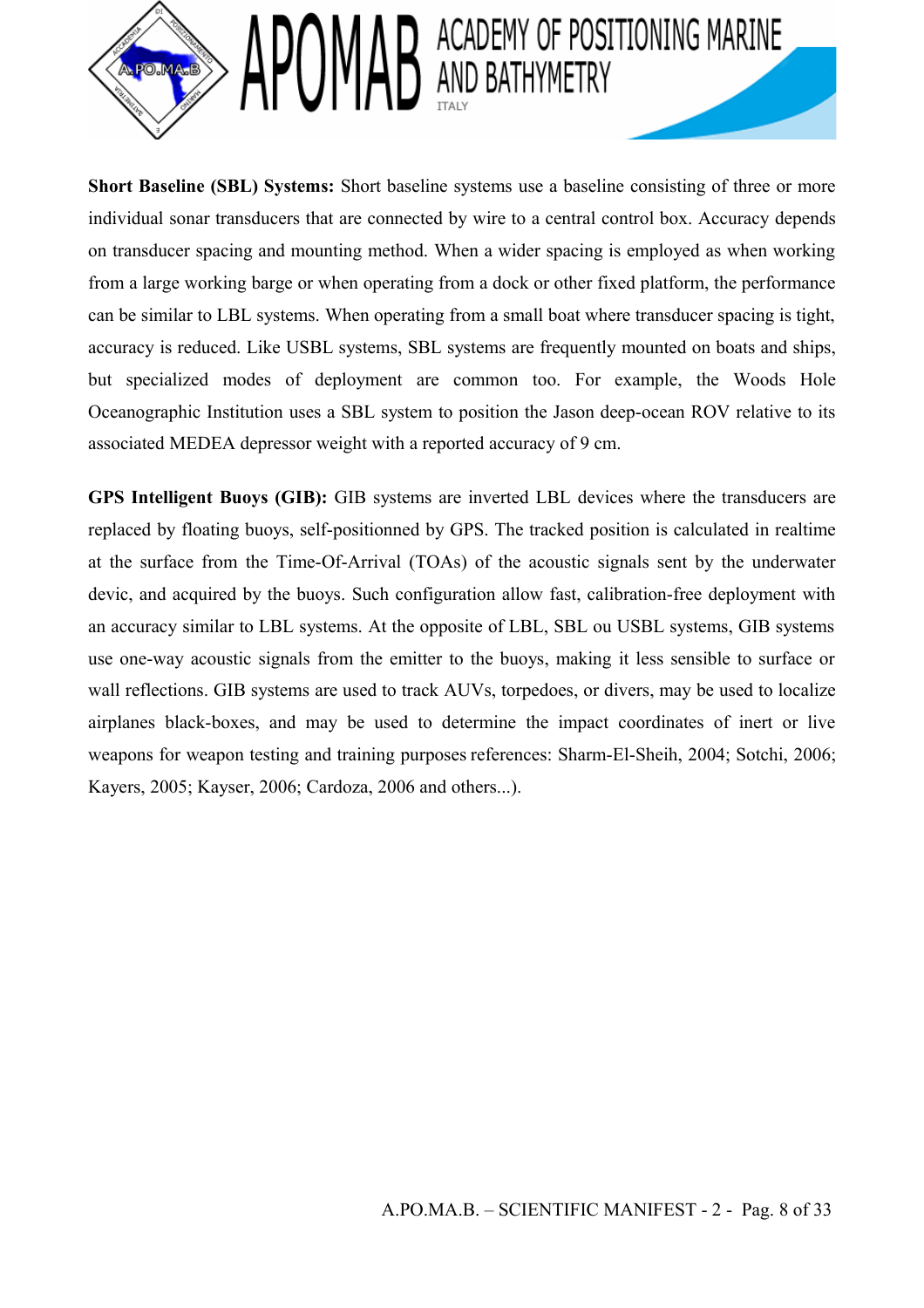

### **3)History and Examples of Use**



*Figure 2a: An acoustic short baseline (SBL) positioning system was installed on the USNS Mizar during the search dives to the wreckage of the submarine USS Thresher*



*Figure 2b: The bathyscaphe Trieste was guided by that acoustic positioning system to the Thresher*

An early use of underwater acoustic positioning systems, credited with initiating the modern day development of these systems, involved the loss of the American nuclear submarine USS *Thresher* on 10 April 1963 in a water depth of 2560m. An acoustic short baseline (SBL) positioning system was installed on the oceanographic vessel USNS *Mizar*. This system was used to guide the bathyscape Trieste 1 to the wreck site. Yet, the state of the technology was still so poor that out of ten search dives by Trieste 1, visual contact was only made once with the wreckage<sup>[16]</sup>. Acoustic positioning was again used in 1966, to aid in the search and subsequent recovery of a nuclear bomb lost during the crash of a B-52 bomber at sea off the coast of Spain.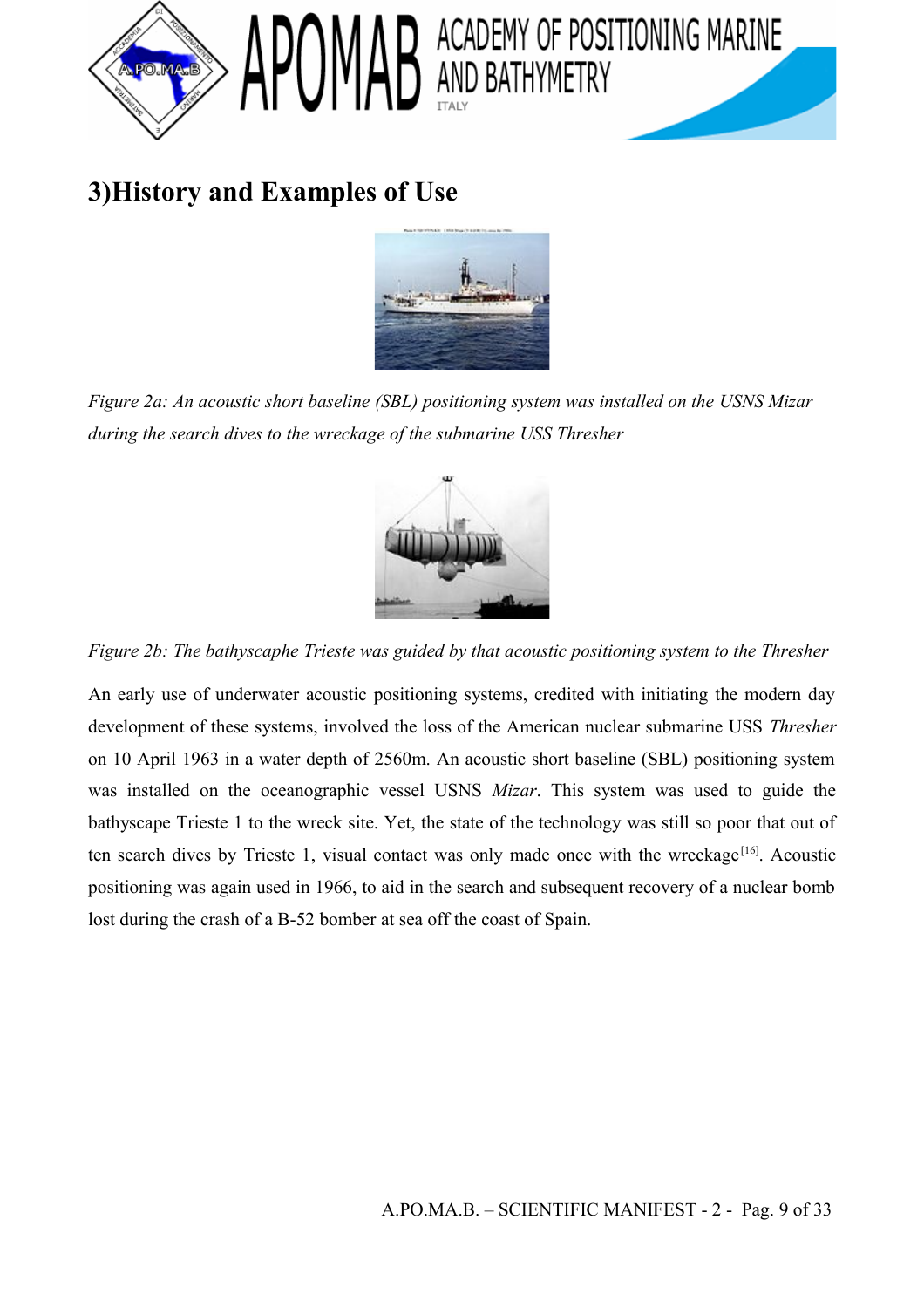

In the 1970s, oil and gas exploration in deeper waters required improved underwater positioning accuracy to place drill strings into the exact position referenced earlier thorough seismic instrumentation and to perform other underwater construction tasks.

**OMAB** ACADEMY OF POSITIONING MARINE



*Figure 3: The Russian deep sea submersibles MIR-1 and MIR-2 searched the wreck site of the Japanese submarine I-52 in 1998. A LBL positioning system was used to guide and document the progressing search over multiple dives.*

But, the technology also started to be used in other applications. In 1998, salvager Paul Tidwell and his company Cape Verde Explorations led an expedition to the wreck site of the World War 2 Japanese cargo submarine I-52 in the mid-Atlantic<sup>[18]</sup>. Resting at a depth of 5240 meters, it had been located and then identified using side scan sonar and an underwater tow sled in 1995. War-time records indicated the I-52 was bound for Germany, with a cargo including 146 gold bars in 49 metal boxes. This time, Mr. Tidwell's company had hired the Russian oceanographic vessel, the *Akademik Mstislav Keldysh* with its two manned deep-ocean submersibles *MIR-1* and *MIR-2* (figure 3). In order to facilitate precise navigation across the debris field and assure a thorough search, *MIR-1* deployed a long baseline transponder network on the first dive. Over a series of seven dives by each submersible, the debris field was progressively searched. The LBL positioning record indicated the broadening search coverage after each dive, allowing the team to concentrate on yet unsearched areas during the following dive. No gold was found, but the positioning system had documented the extend of the search.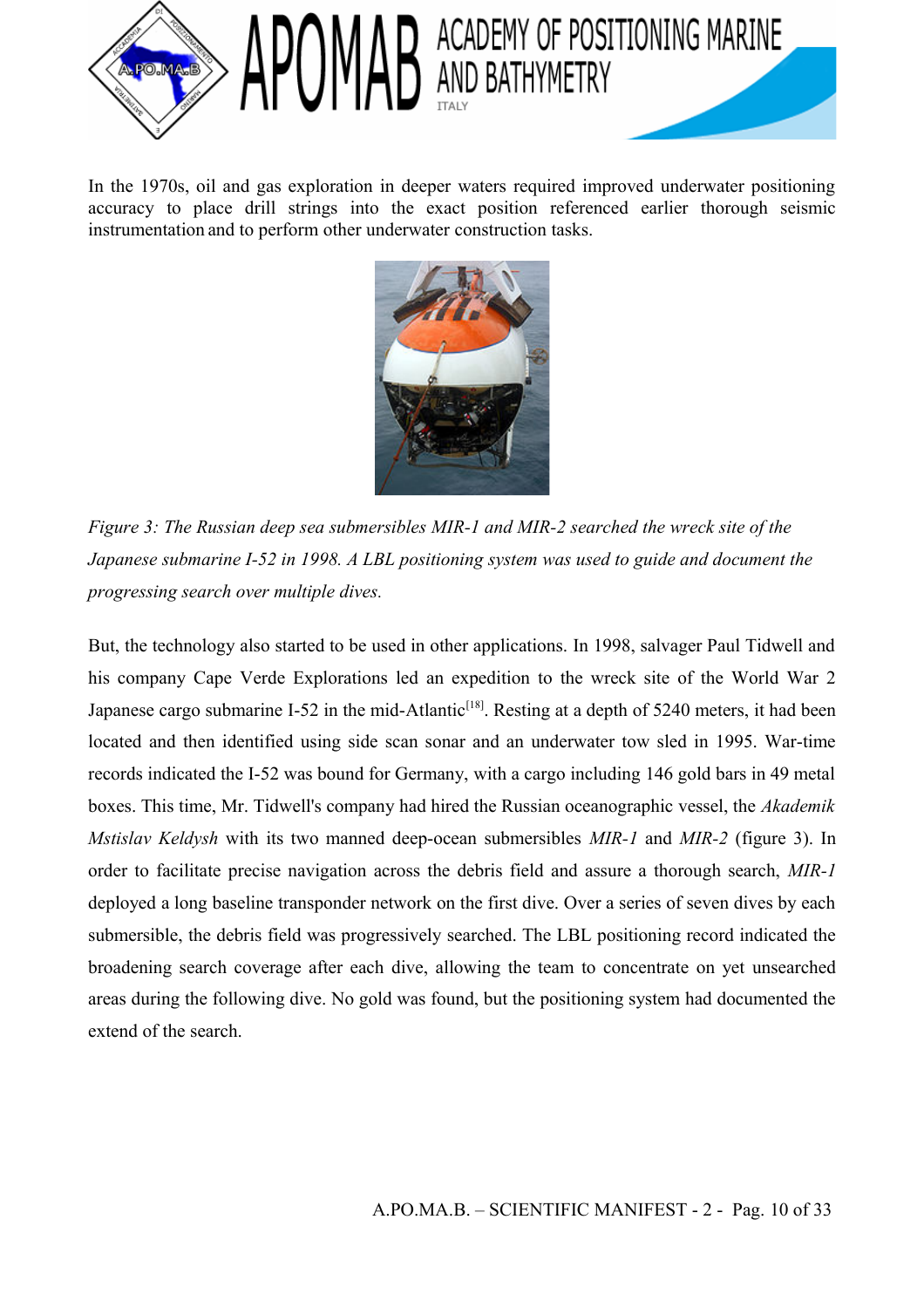

In recent years, several trends in underwater acoustic positioning have emerged. One is the introduction of compound systems such the combination of LBL and USBL in a so-called LUSBL<sup>[1]</sup> configuration to enhance performance. These systems are generally used in the offshore oil  $\&$  gas sector and other high-end applications. Another trend is the introduction of compact, task optimized systems for a variety of specialized purposes. For example the California Department of Fish and Game commissioned a system (figure 4), which continually measures the opening area and geometry of a fish sampling net during a trawl. That information helps the department improve the accuracy of their fish stock assessments in the Sacramento River Delta.

**OMAB** ACADEMY OF POSITIONING MARINE

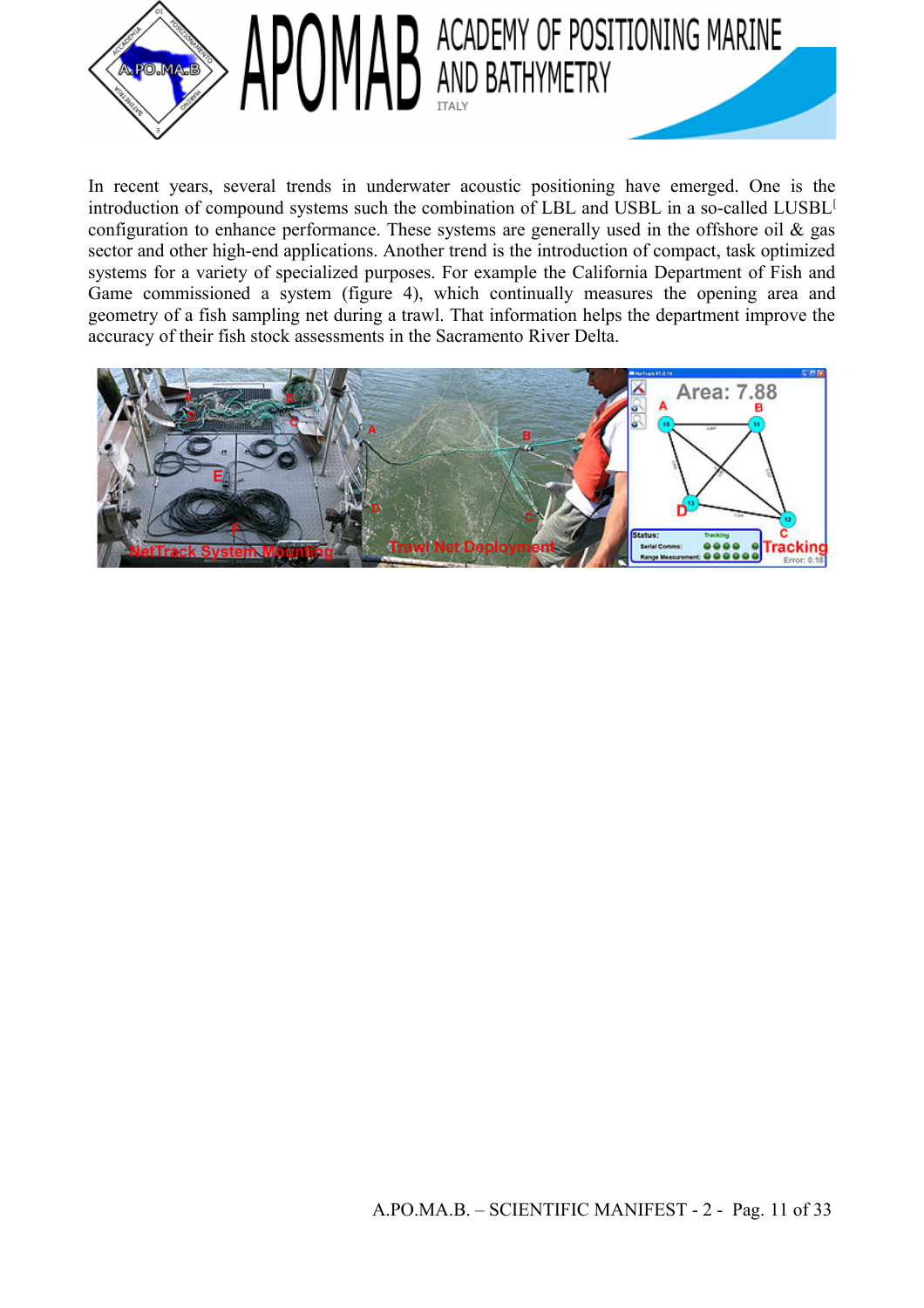

A.PO.MA.B. – SCIENTIFIC MANIFEST - 2 - Pag. 12 of 33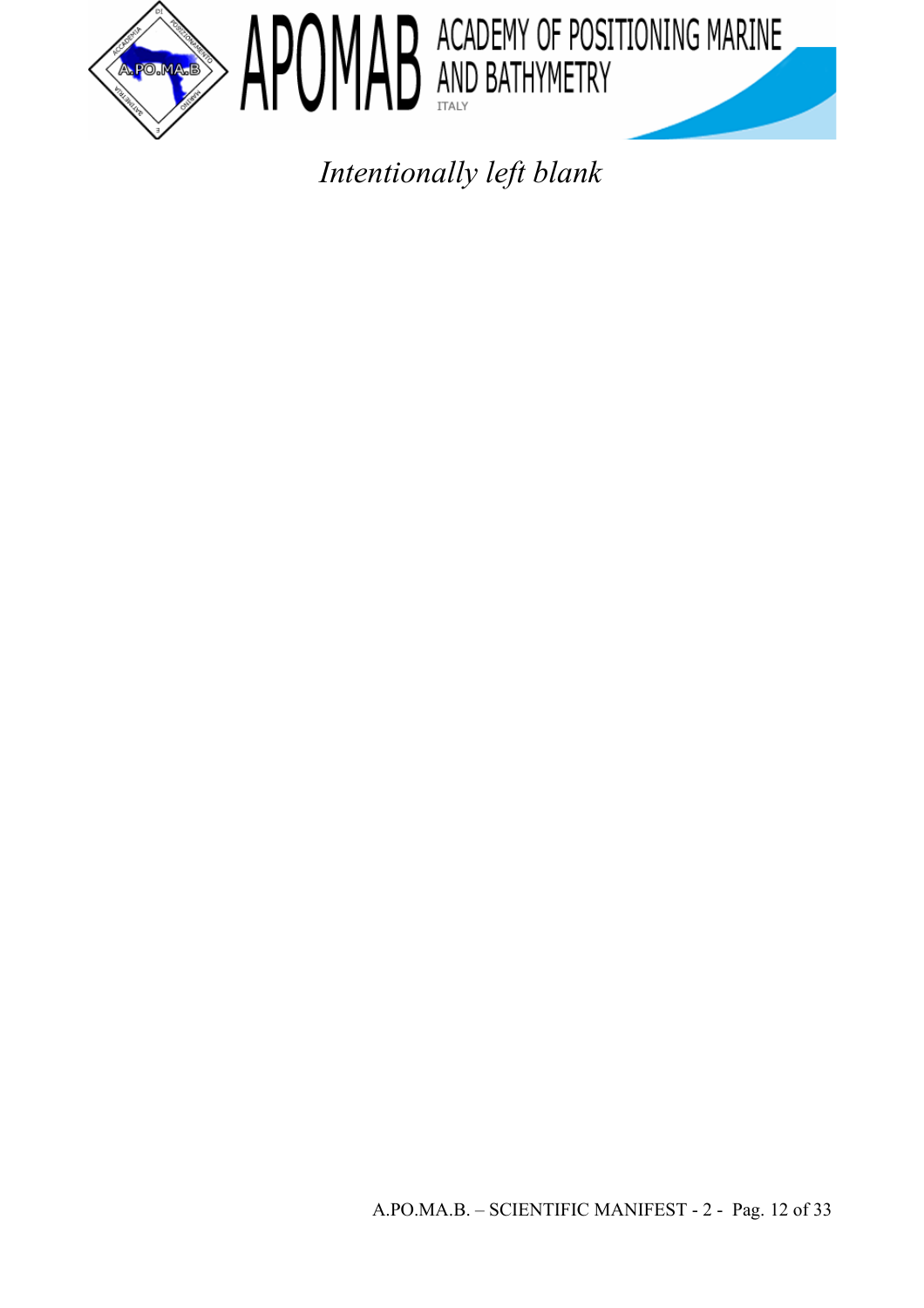

# **Long Baseline Acoustic Positioning System**

A **Long Baseline (LBL) Acoustic Positioning System** is one of three broad classes of underwater acoustic positioning systems that are used to track underwater vehicles and divers. The other two classes are Ultra Short Baseline Systems (USBL) and Short Baseline Systems (SBL). LBL systems are unique in that they use networks of sea-floor mounted baseline transponders as reference points for navigation. These are generally deployed around the perimeter of a work site. The LBL technique results in very high positioning accuracy and position stability that is independent of water depth. It is generally better than 1-meter and can reach a few centimeters accuracy. LBL systems are generally employed for precision underwater survey work where the accuracy or position stability of ship-based (SBL, USBL) positioning systems does not suffice.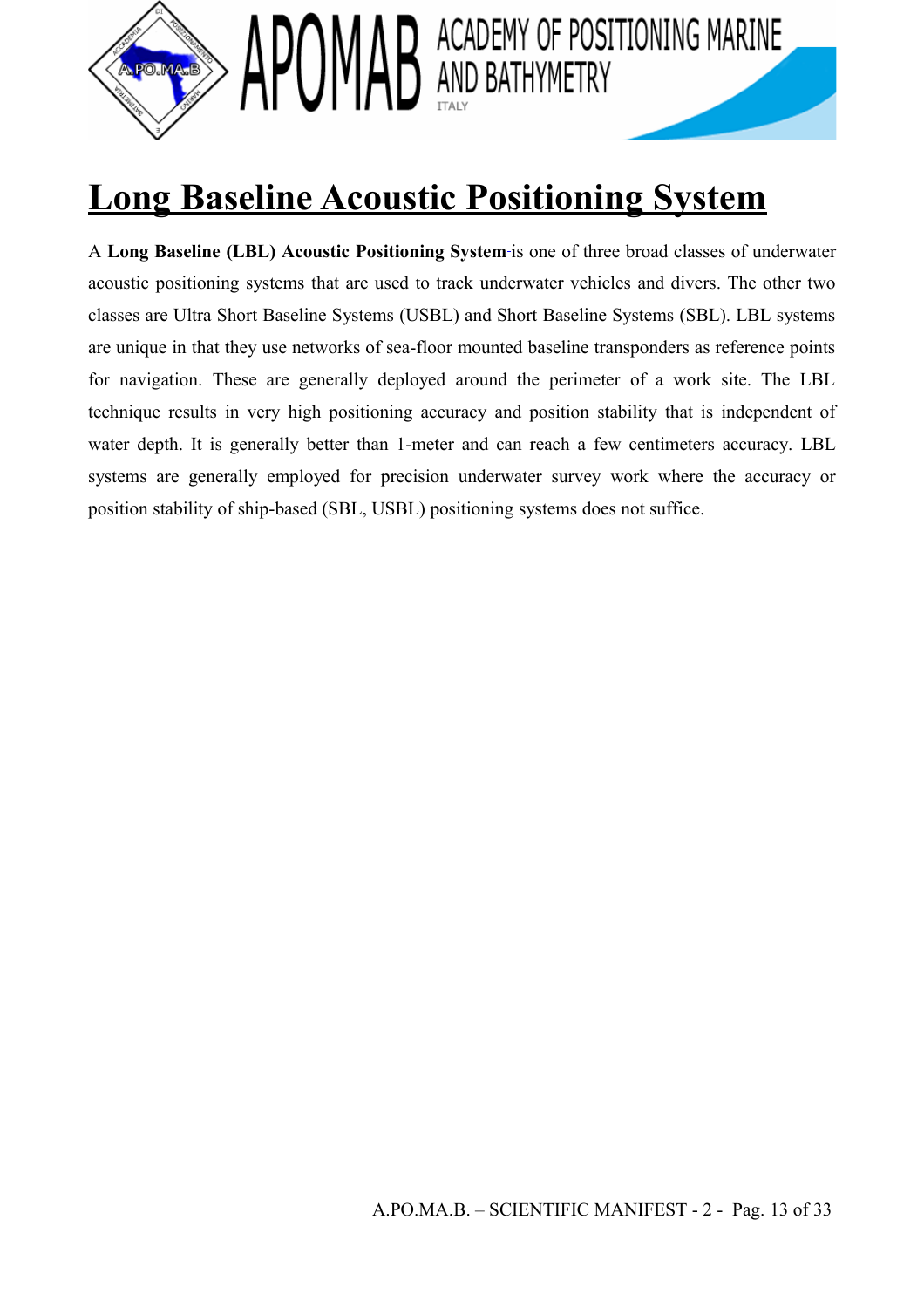

### **4) Method of Operation and Performance Characteristics**

Figure 1 describes the general method of operation of a long baseline system.



*Figure 1: Method of the operation of a Long Baseline (LBL) acoustic positioning system*



*Figure 2: A dive team (Envirotech Diving) with their AquaMap LBL acoustic underwater positioning system including three baseline transponders (B) and diver stations (A) mounted on scooters. The baseline stations are first deployed in the corners of a work site. Their relative position is then precisely measured using the AquaMap system's automatic acoustic self-survey capability. For geo-referenced operations, the baseline positions are surveyed by differential GPS or a laser positioning equipment (total station). During a dive, the diver station interrogates the baseline stations to measure the distances, which are then converted to positions.*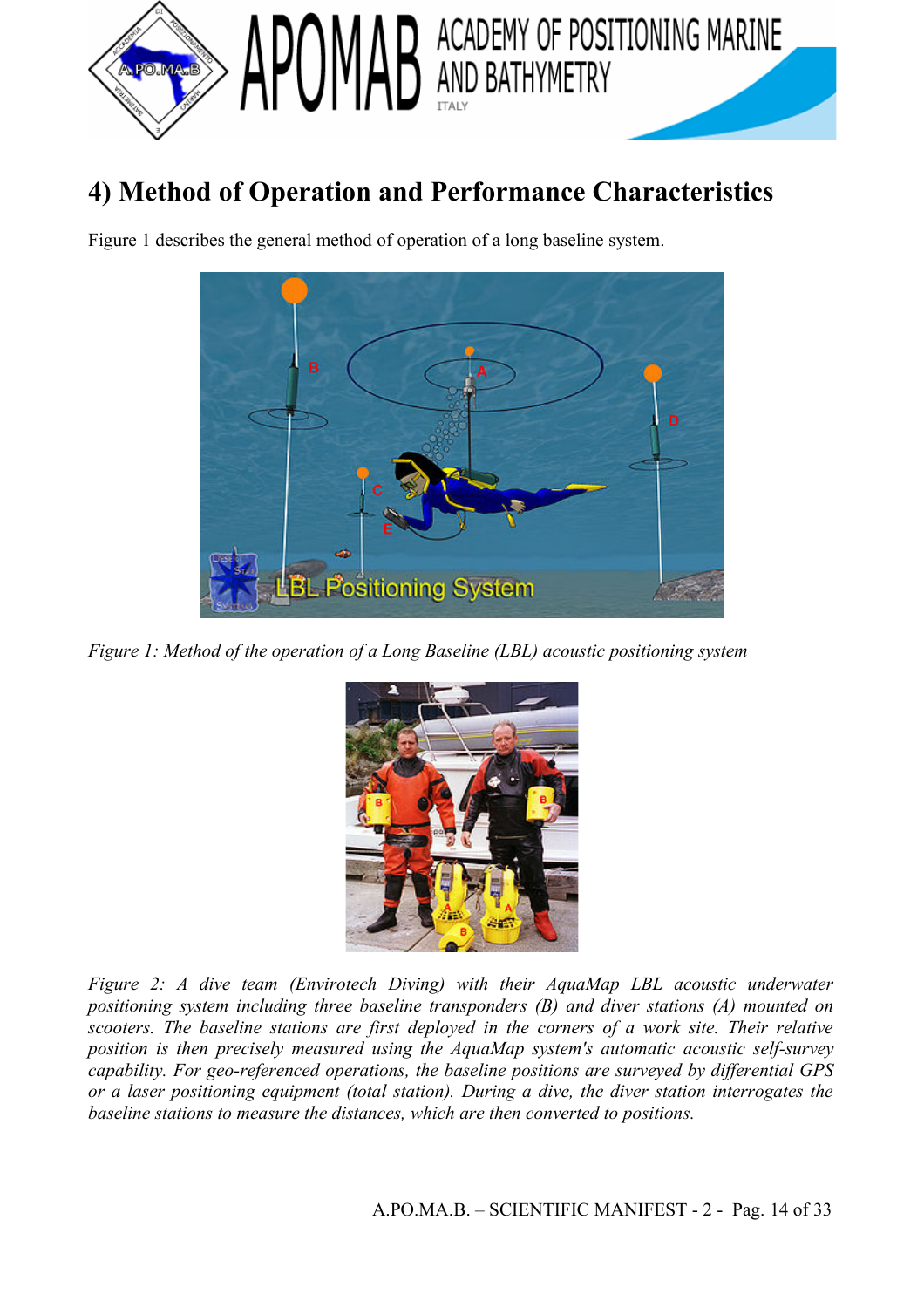

Long baseline systems determine the position of a vehicle or diver by acoustically measuring the distance from a vehicle or diver interrogator to three or more seafloor deployed baseline transponders. These range measurements, which are often supplemented by depth data from pressure sensors on the devices, are then used to triangulate the position of the vehicle or diver. In figure 1, a diver mounted interrogator (A) sends a signal, which is received by the baseline transponders (B, C, D). The transponders reply, and the replies are received again by the diver station (A). Signal run time measurements now yield the distances A-B, A-C and A-D, which are used to compute the diver position by triangulation or position search algorithms. The resulting positions are relative to the location of the baseline transducers. These can be readily converted to a geo-referenced coordinate system such as latitude/longitude or UTM if the geo-positions of the baseline stations are first established.

**POMAB** ACADEMY OF POSITIONING MARINE

Long baseline systems get their name from the fact that the spacing of the baseline transponders is long or similar to the distance between the diver or vehicle and the transponders.That is, the baseline transponders are typically mounted in the corners of an underwater work site within which the vehicle or diver operates. This method yields an ideal geometry for positioning, in which any given error in acoustic range measurements produce only about an equivalent position error. This compares to SBL and USBL systems with shorter baselines where ranging disturbances of a given amount can result in much larger position errors. Further, the mounting of the baseline transponders on the sea floor eliminates the need for converting between reference frames, as is the case for USBL or SBL positioning systems mounted on moving vessels. Finally, sea floor mounting makes the positioning accuracy independent of water depth.For these reasons LBL systems are generally applied to tasks where the required standard of positioning accuracy or reliability exceeds the capabilities of USBL and SBL systems.

#### A.PO.MA.B. – SCIENTIFIC MANIFEST - 2 - Pag. 15 of 33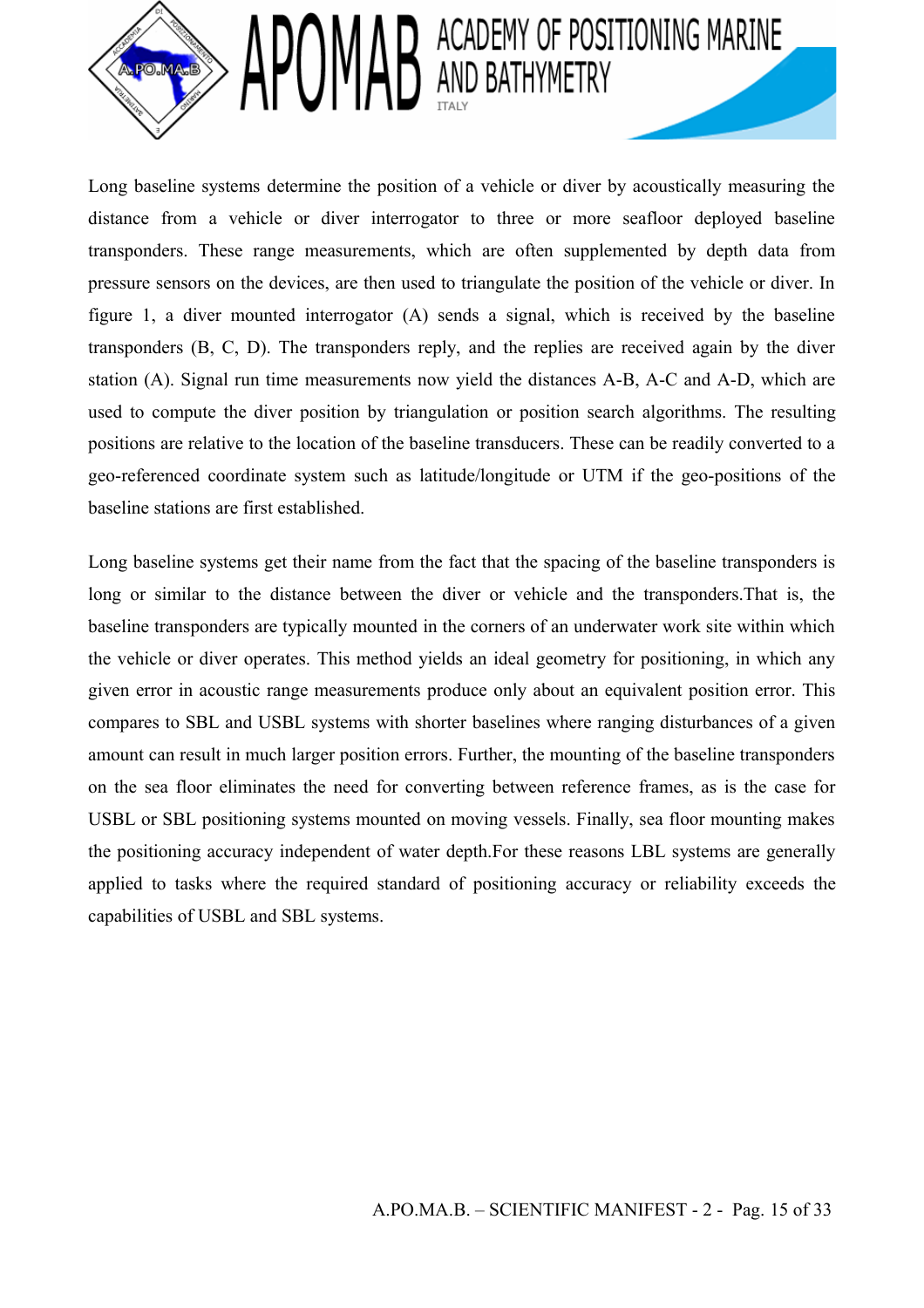

A.PO.MA.B. – SCIENTIFIC MANIFEST - 2 - Pag. 16 of 33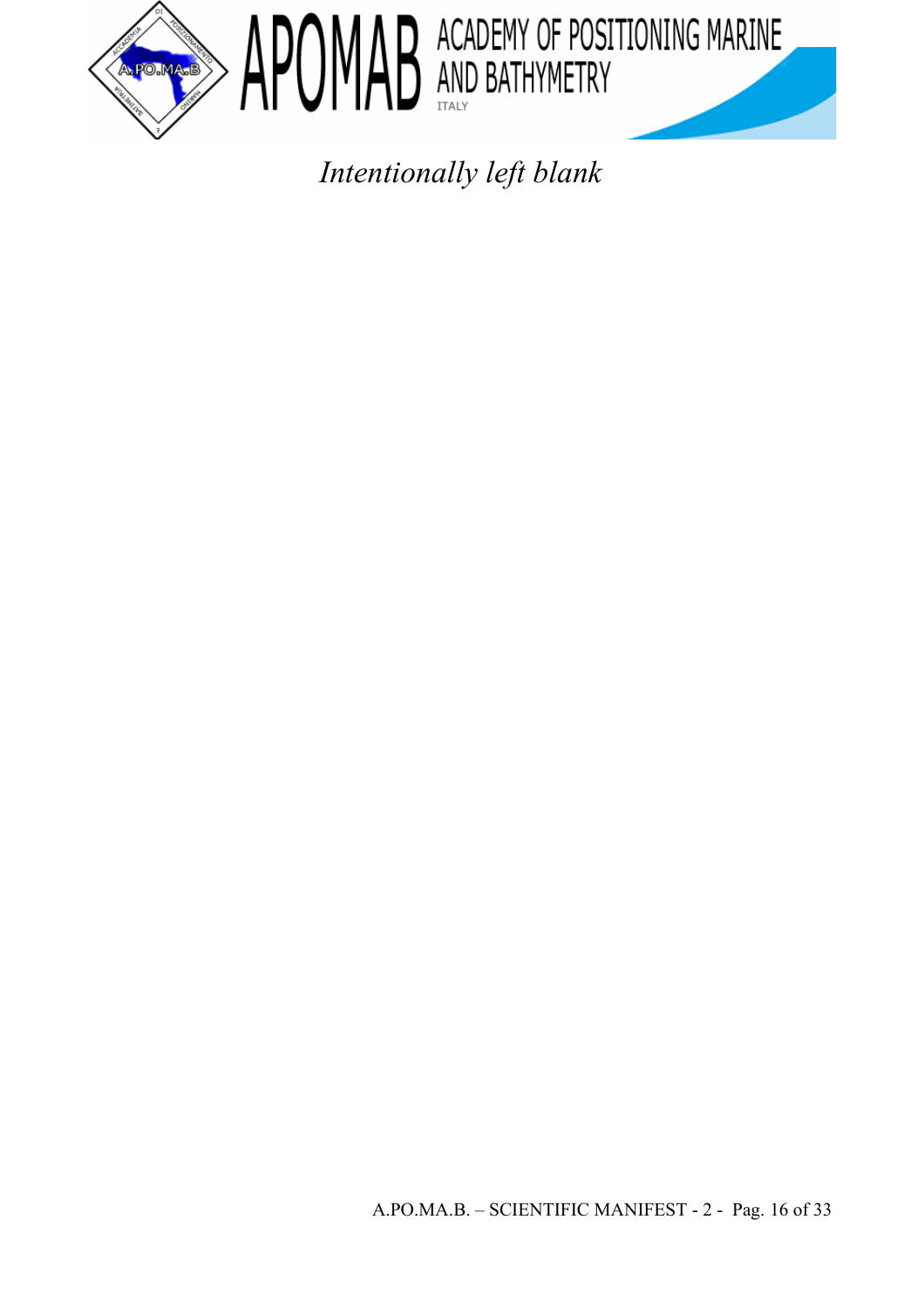

### **5)History and Examples of Use**



*Figure 3: Precisely establishing the position of nuclear submarines prior to missile launches was an early application of long baseline acoustic positioning systems. Covert networks of sea floor transponders could survive and provide a precision navigation capability even after GPS satellites had been knocked out.*

The search and inspection of the lost nuclear submarine USS Thresher by the U.S. Navy oceanographic vessel USNS Mizar in 1963 is frequently credited as the origin of modern underwater acoustic navigation systems. Mizar primarily used a short baseline (SBL) system to track the bathyscaphe Trieste 1. However, its capability also included seafloor transponders, which in conjunction with early navigation satellites supported station keeping with a precision of about 300 feet, considered remarkable at the time.

By the mid 1960's and possibly earlier, the Soviets were developing underwater navigation systems including seafloor transponders to allow nuclear submarines to operate precisely while staying submerged. Besides navigating through canyons and other difficult underwater terrain, there was also a need to establish the position of the submarine prior to the launch of a nuclear missile (ICBM). In 1981, acoustic positioning was proposed as part of the MX missile system. A network of 150 covert transponder fields was envisioned. Submarines typically are guided by inertial navigation systems, but these dead reckoning systems develop position drift which must be corrected by occasional position fixes from a GPS system. If the enemy were to knock out the GPS satellites, the submarine could rely on the covert transponder network to establish its position and program the missile's own inertial navigation system for launch.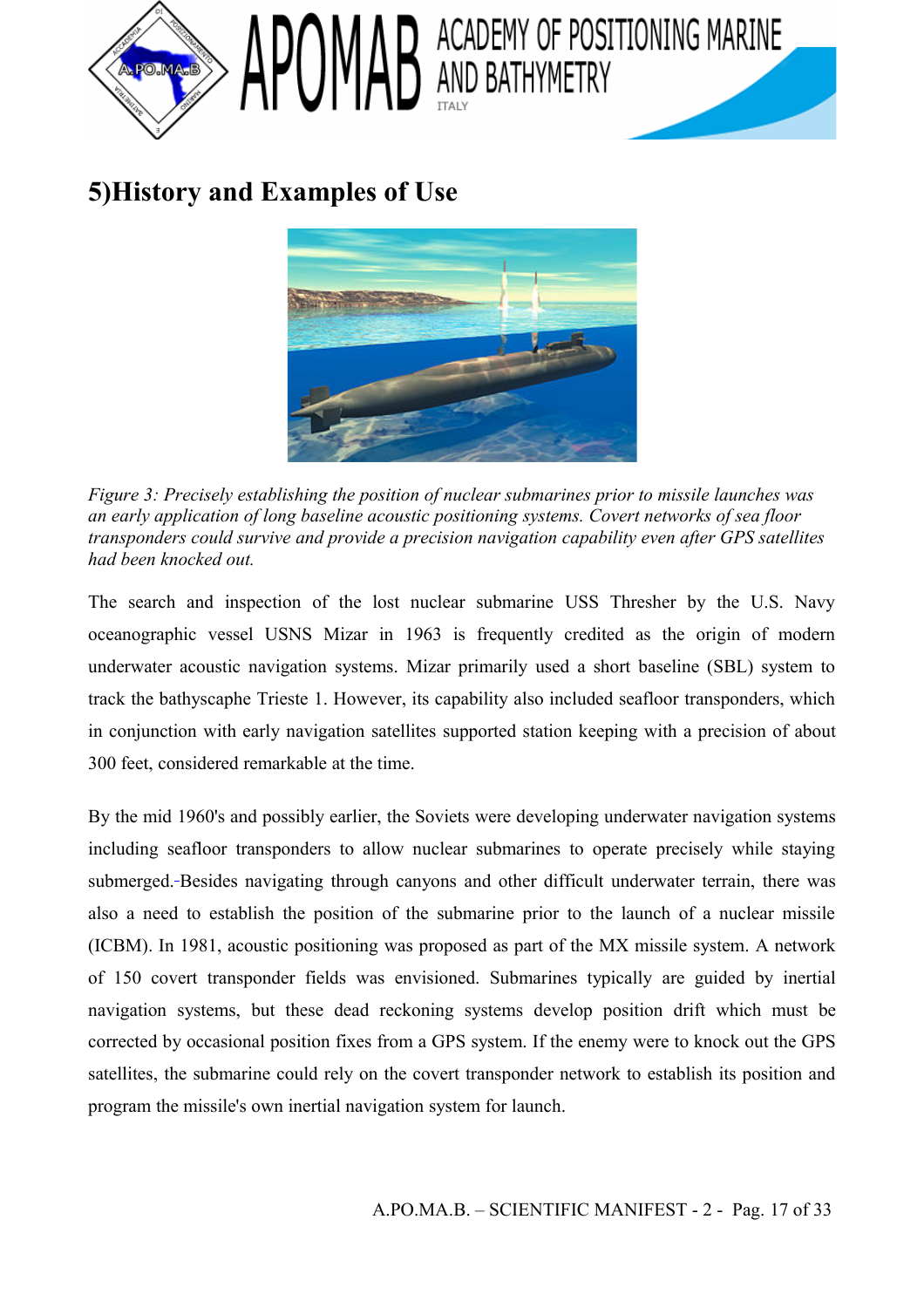



#### **5.1) Offshore**

LBL diver technology has continued to advance, and the DS-3 terminal (figure 5) includes graphic information similar to that of mapping GPS receivers.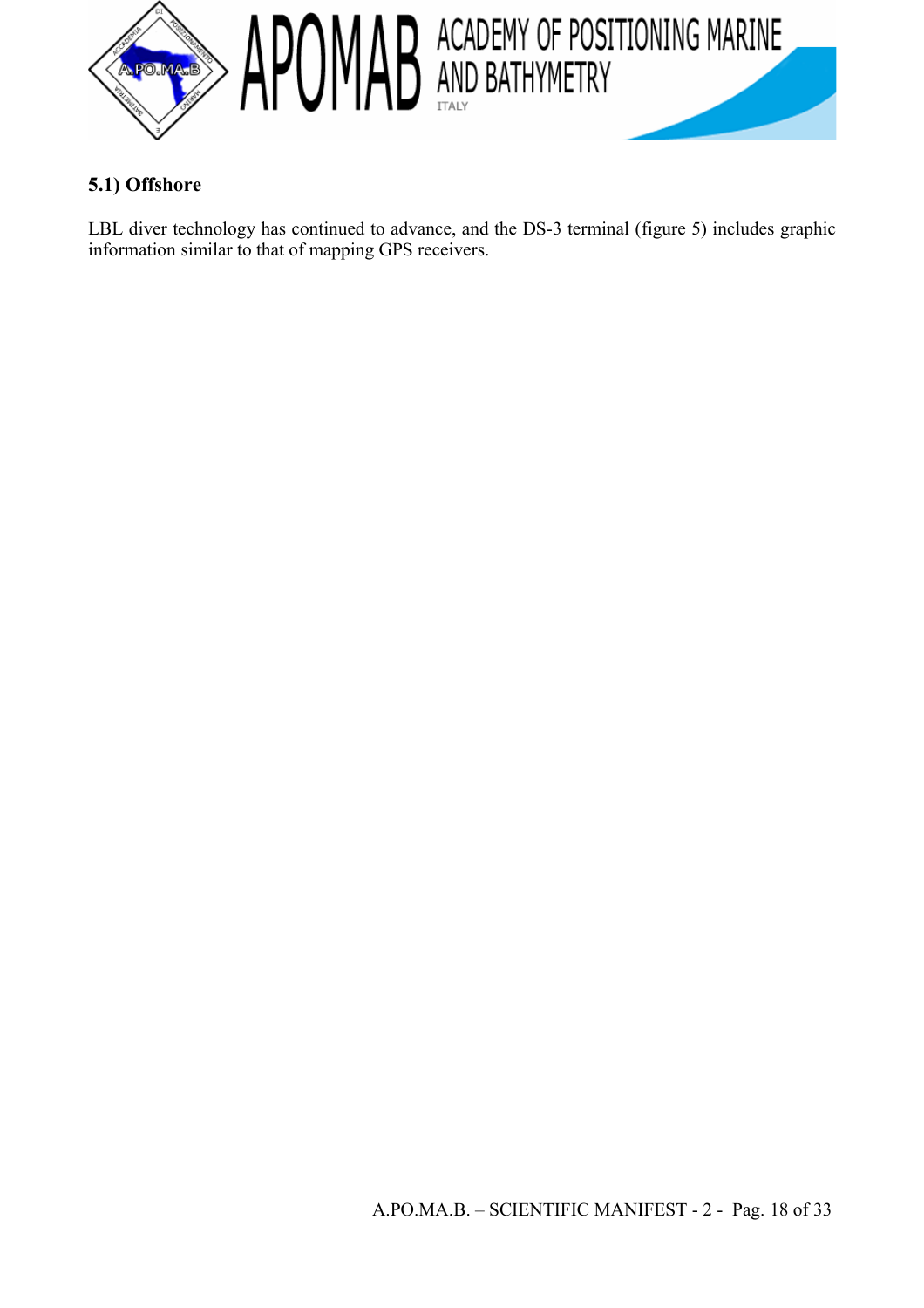

# **6) Ultra-short baseline**

USBL (**Ultra-short baseline**) is a method of underwater acoustic positioning. A complete USBL system consists of a transceiver, which is mounted on a pole under a ship, and a transponder/responder on the seafloor, a towfish, or on a ROV. A computer, or "topside unit", is used to calculate a position from the ranges and bearings measured by the transceiver.

An acoustic pulse is transmitted by the transceiver and detected by the subsea transponder, which replies with its own acoustic pulse. This return pulse is detected by the shipboard transceiver. The time from the transmission of the initial acoustic pulse until the reply is detected is measured by the USBL system and is converted into a range.

To calculate a subsea position, the USBL calculates both a range and an angle from the transceiver to the subsea beacon. Angles are measured by the transceiver, which contains an array of transducers. The transceiver head normally contains three or more transducers separated by a baseline of 10 cm or less. A method called "phase-differencing" within this transducer array is used to calculate the angle to the subsea transponder.

USBLs have also begun to find use in "inverted" (iUSBL) configurations, with the transceiver mounted on an autonomous underwater vehicle, and the transponder on the target. In this case, the "topside" processing happens inside the vehicle to allow it to locate the transponder for applications such as automatic docking and target tracking.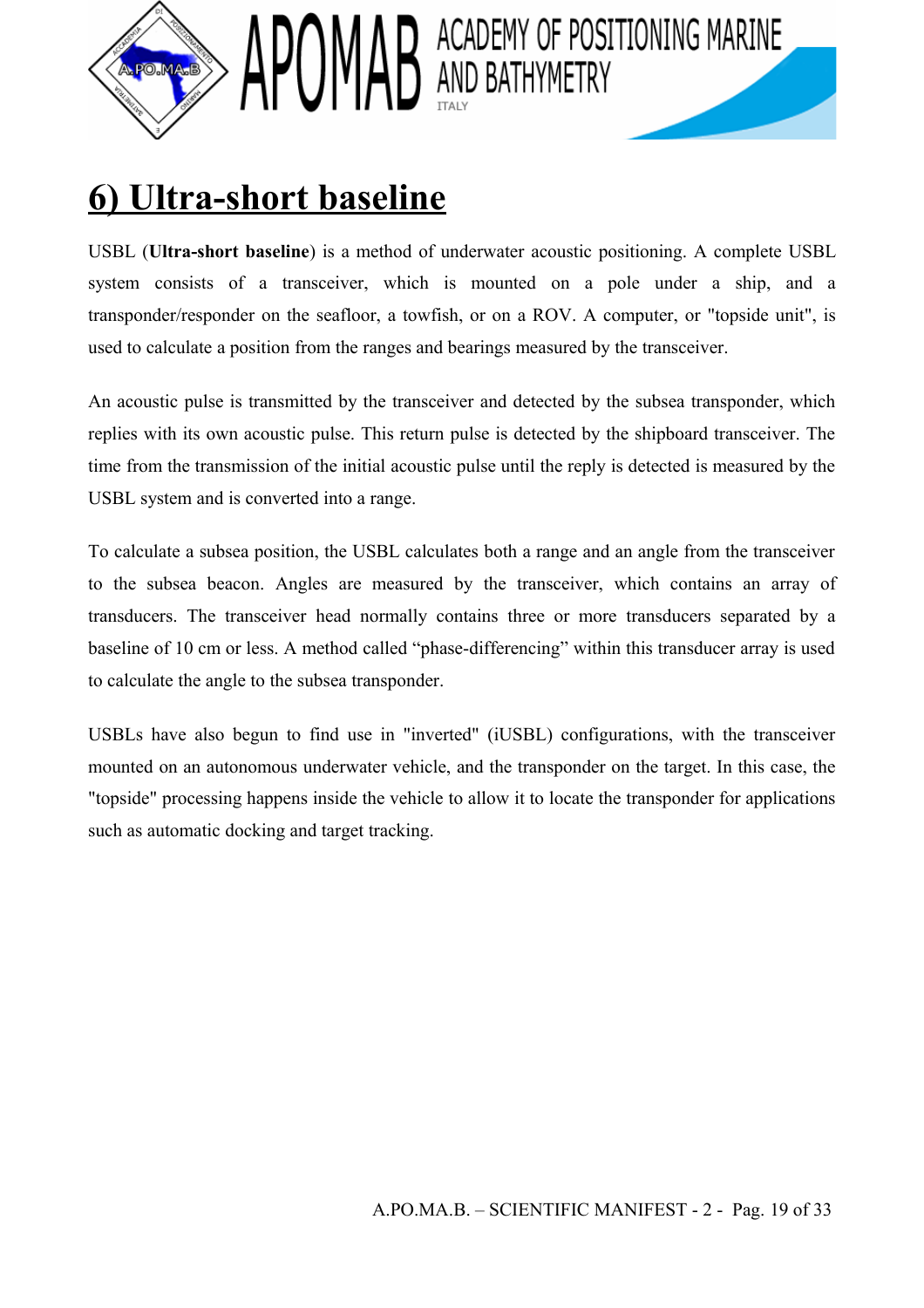

A.PO.MA.B. – SCIENTIFIC MANIFEST - 2 - Pag. 20 of 33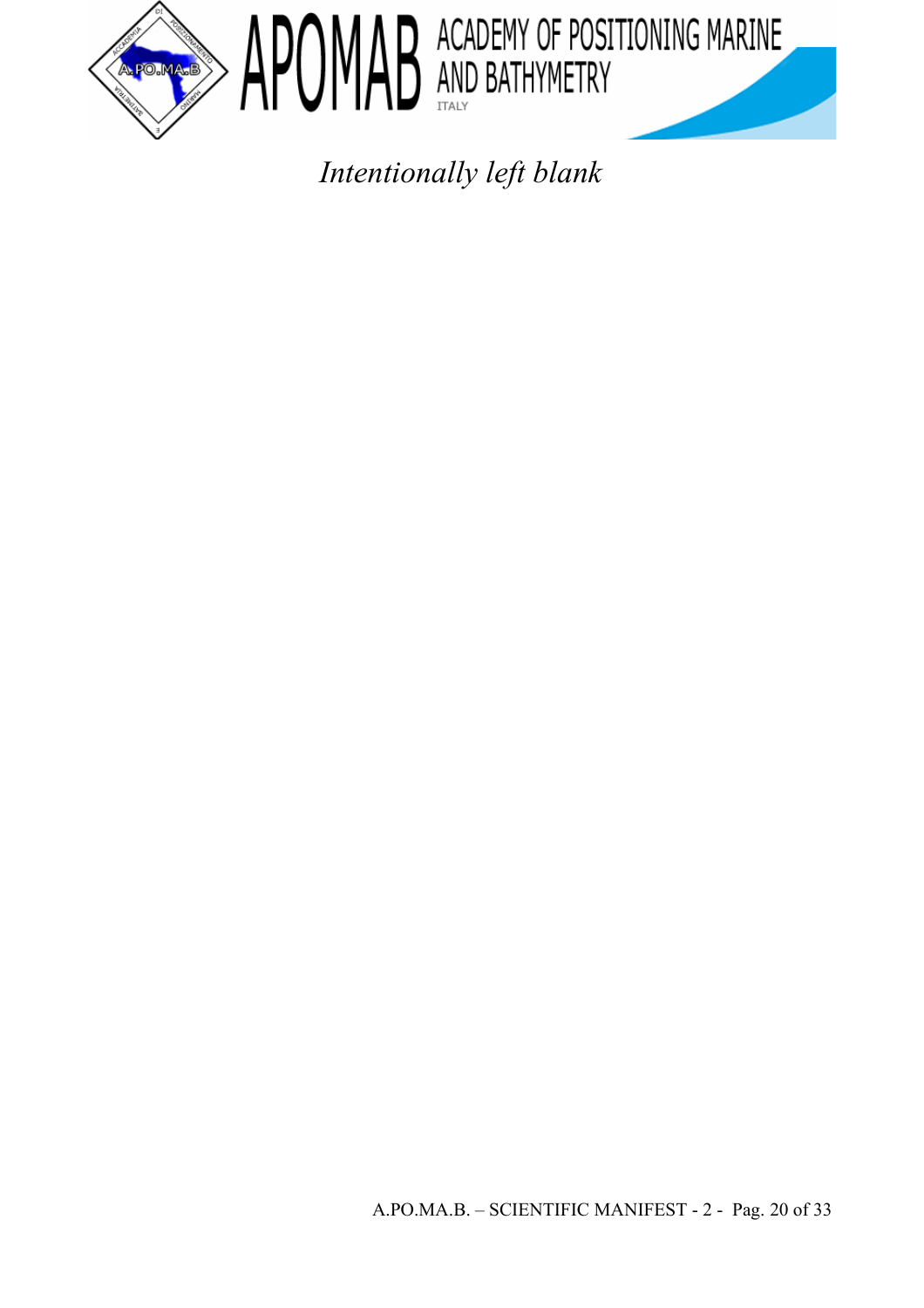

# **Short Baseline Acoustic Positioning System**

A **Short Baseline (SBL) Acoustic Positioning System** is one of three broad classes of underwater acoustic positioning systems that are used to track underwater vehicles and divers. The other two classes are Ultra Short Baseline Systems (USBL) and Long Baseline Systems (LBL). Like USBL systems, SBL systems do not require any seafloor mounted transponders or equipment and are thus suitable for tracking underwater targets from boats or ships that are either anchored or under way. However, unlike USBL systems, which offer a fixed accuracy, SBL positioning accuracy improves with transducer spacing–Thus, where space permits, such as when operating from larger vessels or a dock, the SBL system can achieve a precision and position robustness that is similar to that of sea floor mounted LBL systems, making the system suitable for high-accuracy survey work. When operating from a smaller vessel where transducer spacing is limited (i.e. when the baseline is short), the SBL system will exhibit reduced precision.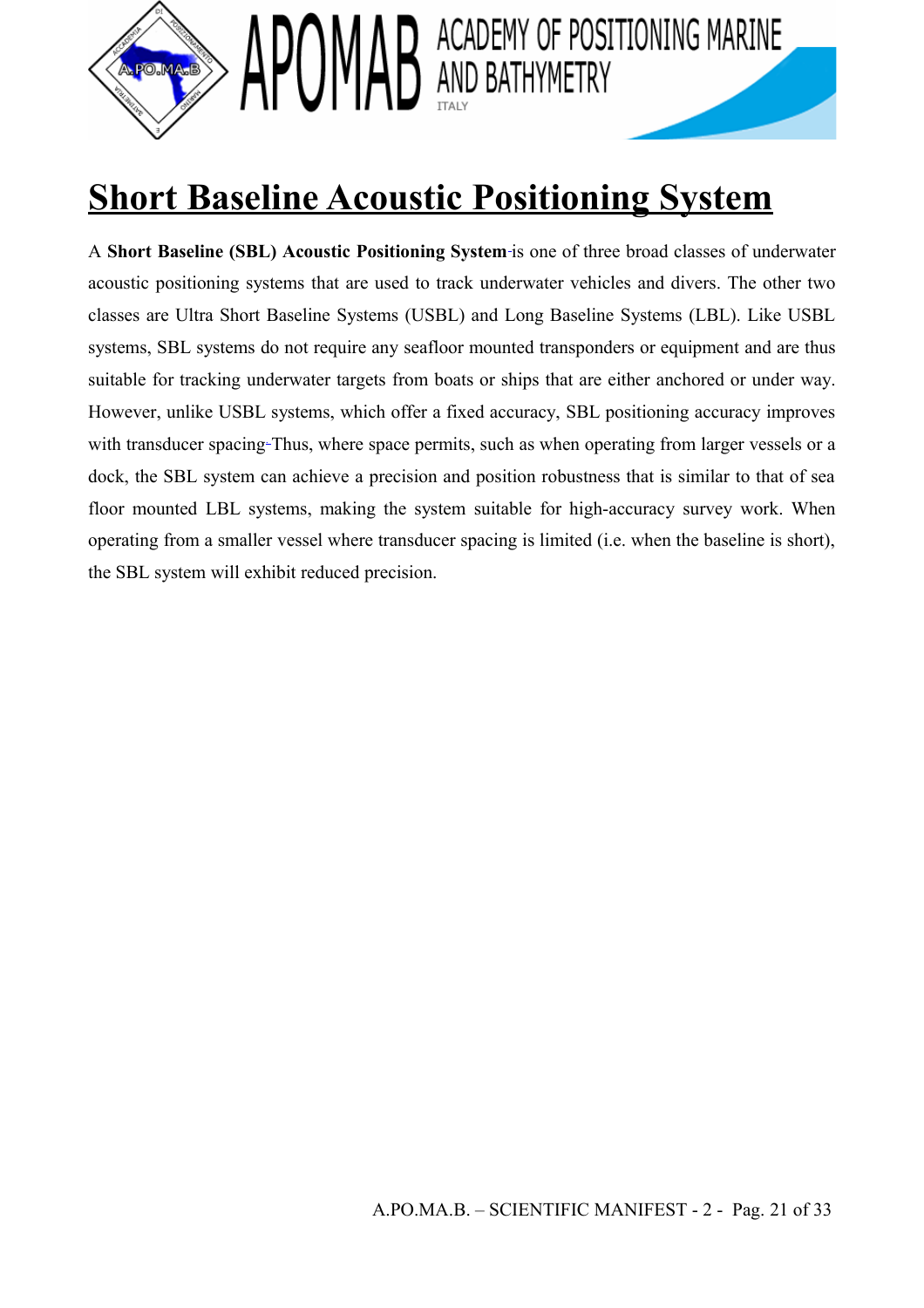

A.PO.MA.B. – SCIENTIFIC MANIFEST - 2 - Pag. 22 of 33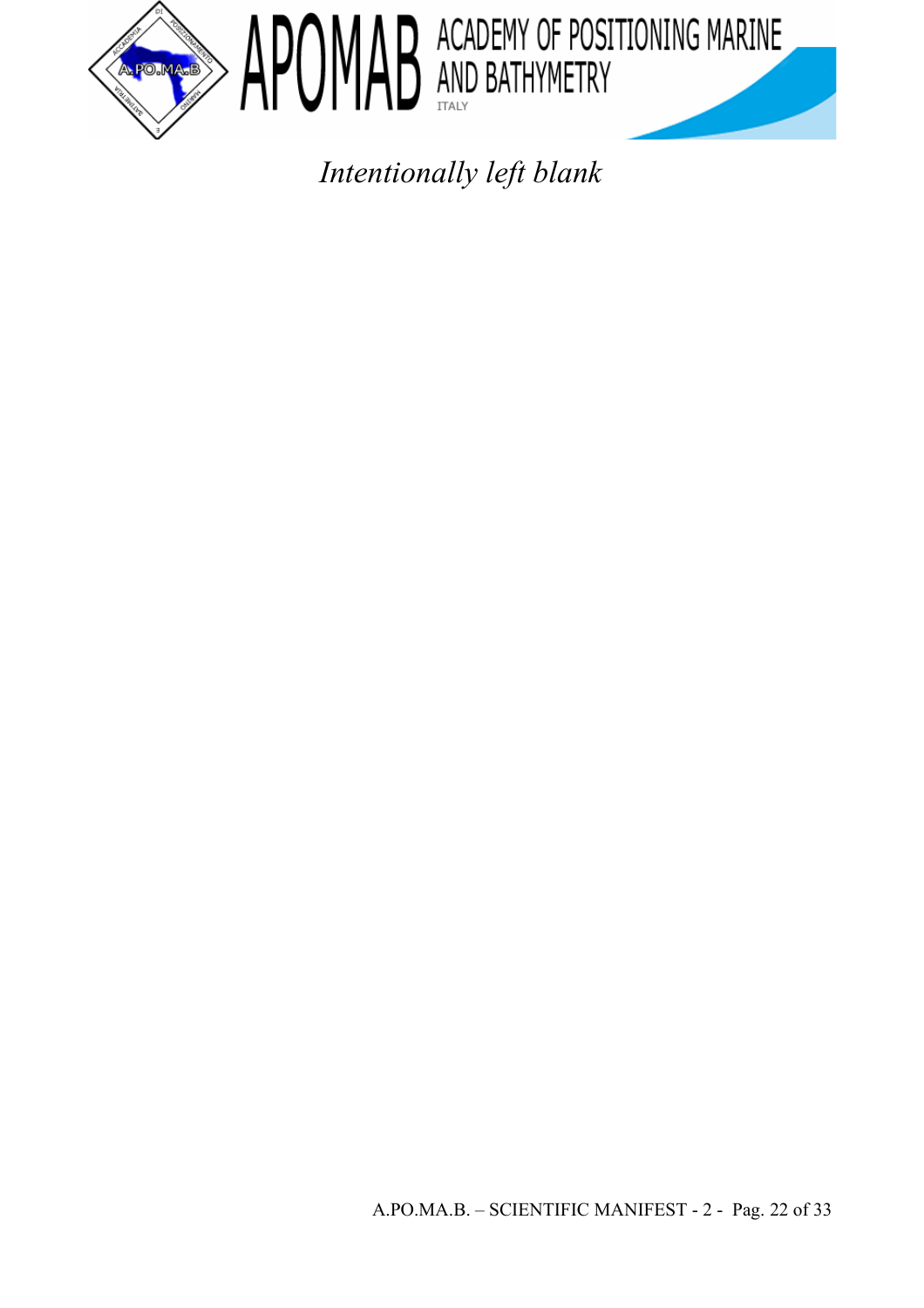

### **7) Method of Operation and Performance Characteristics**

Figure 1 describes the general method of operation of a short baseline system system.



*Figure 1: Method of the operation of a Short Baseline (SBL) acoustic positioning system for ROV*

Short baseline systems determine the position of a tracked target such as a ROV by measuring the target's distance from three or more transducers that are, for example, lowered over the side of the surface vessel from which tracking operations take place. These range measurements, which are often supplemented by depth data from a pressure sensor, are then used to triangulate the position of the target. In figure 1, baseline transducer (A) sends a signal, which is received by a transponder (B) on the tracked target. The transponder replies, and the reply is received by the three baseline trasducers (A, C, D). Signal run time measurements now yield the distances B-A, B-C and B-D.The resulting target positions are always relative to the location of the baseline transducers. In cases where tracking is conducted from a moving boat but the target position must be known in earth coordinates such as latitude/longitude or UTM, the SBL positioning system is combined with a GPS receiver and an electronic compass, both mounted on the boat. These instruments determine the location and orientation of the boat, which are combined with the relative position data from the SBL system to establish the position of the tracked target in earth coordinates. Short baseline systems get their name from the fact that the spacing of the baseline transducers (on a boat for example) is usually much less than the distance to the target, such as a robotic vehicle or diver venturing far from the boat. As with any acoustic positioning system, a larger baseline yields better positioning accuracy. SBL systems use this concept to an advantage by adjusting transducer spacing for best results-When operating from larger ships, from docks or from the sea ice where greater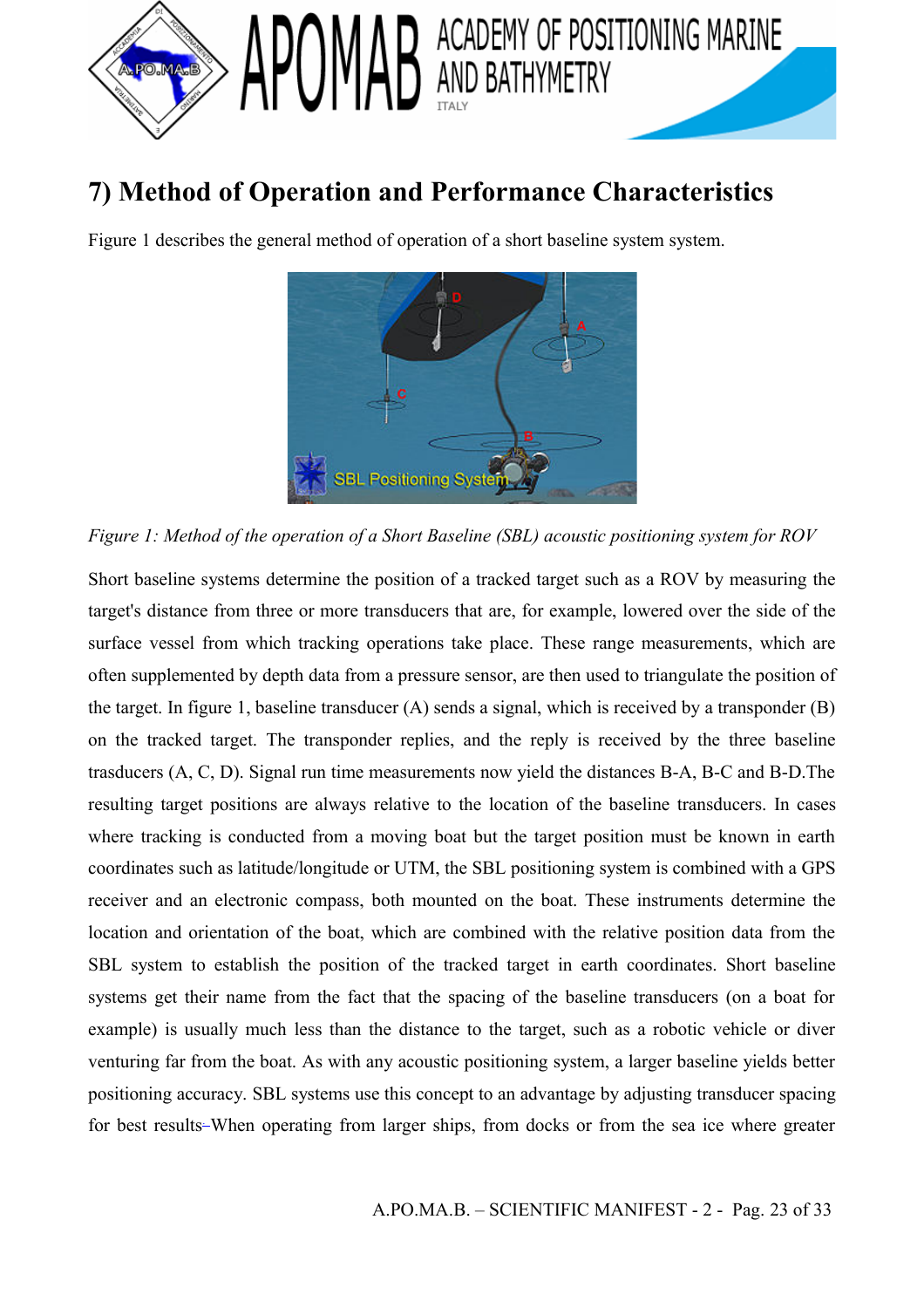



transducer spacing can be used, SBL systems can yield a positioning accuracy and robustness approaching that of sea-floor mounted LBL systems.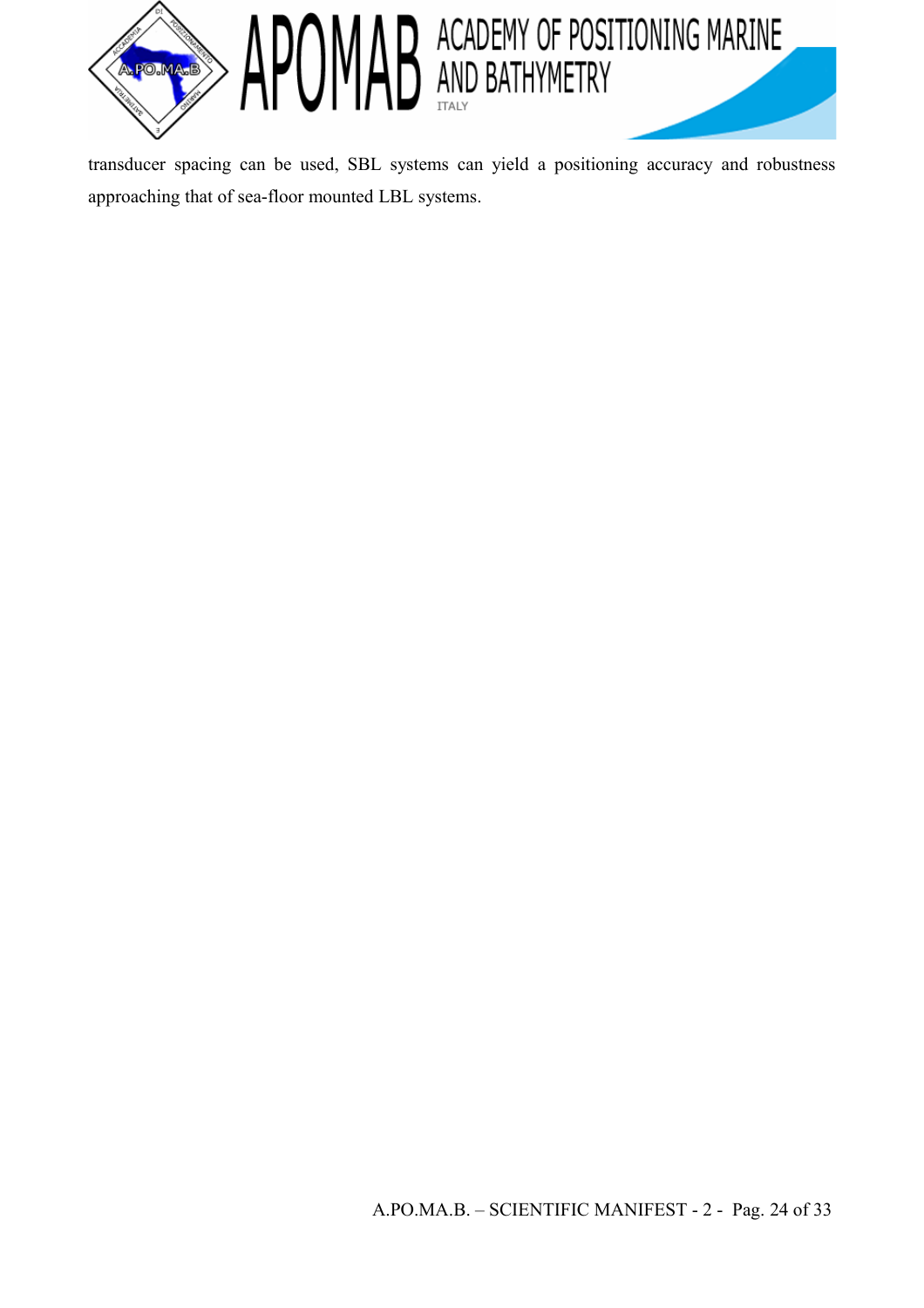

### **8) History and Examples of Use**

SBL systems are found employed in a variety of often specialized applications. Perhaps the first implementation of any underwater acoustic positioning system was a SBL system installed on the U.S. Navy oceanographic vessel USNS Mizar. In 1963, this system guided the bathyscape Trieste 1 to the wreck site of the American nuclear submarine USS Thresher. However, performance was still so poor that out of ten search dives by Trieste 1, visual contact was only made once with the wreckage.

The Woods Hole Oceanographic Institution is using a SHARPS SBL system to guide their JASON tethered deep ocean robotic vehicle relative to the MEDEA depressor weight and docking station associated with the vehicle. Rather than tracking both vehicles with a positioning system from the surface which would result in degraded accuracy as the pair's deployment distance , the SBL baseline transducers are mounted on MEDEA. yielding the position of JASON relative to MEDEA with good accuracy independent of the system's deployment depth. The reported accuracy is 0.09m

#### **8.1) Example of SBL System Use: Under-The-Ice Surveying by ROV in Antarctica**



*Figure 2: The SCINI ROV next to its dive hole at Heald Island, Antarctica*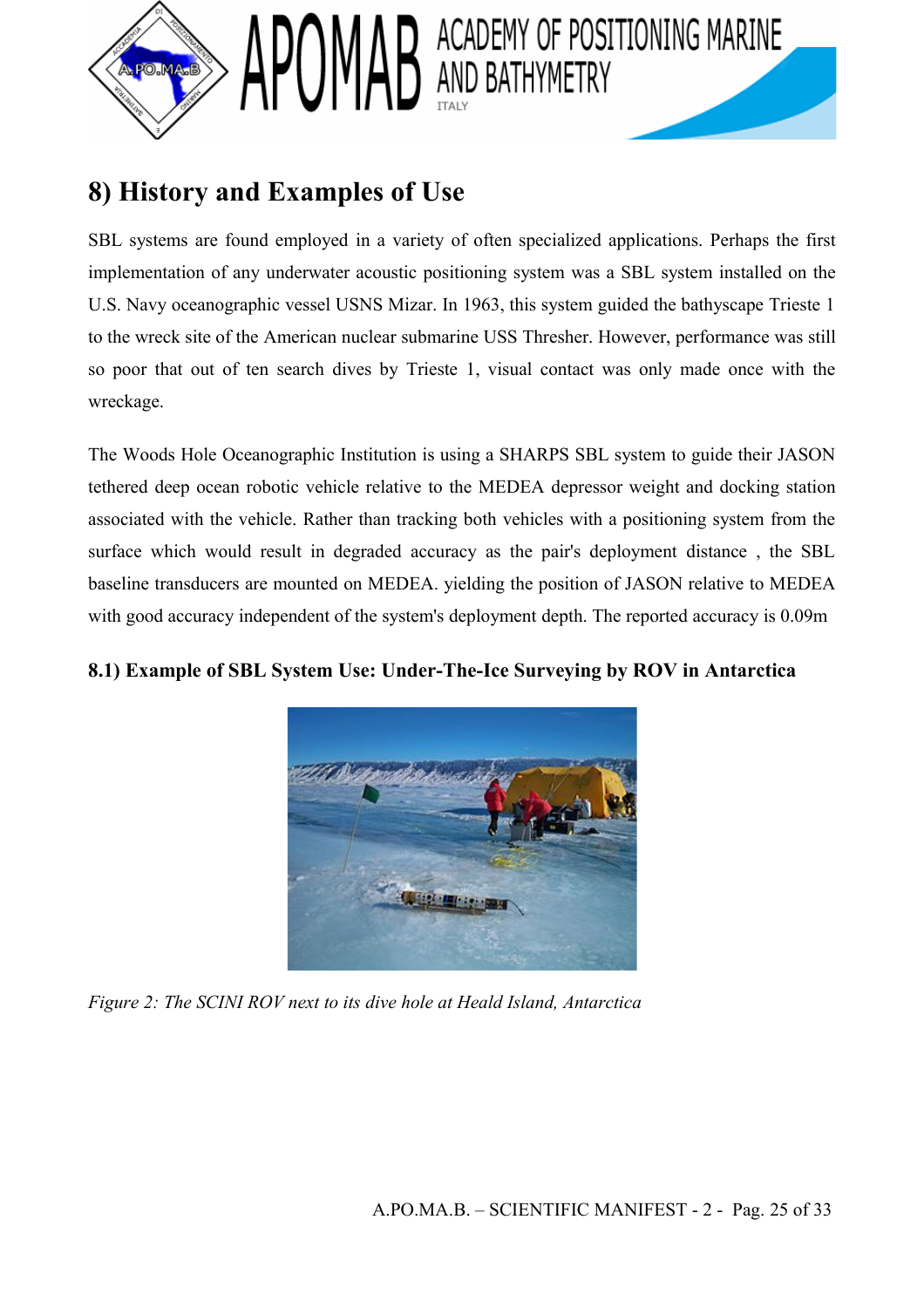

*Figure 3: SBL positioning system deployment at Cape Evans. Maximizing the spacing of the baseline sonar transducers (A, B, C) and arranging them in an equilateral triangle yields best accuracy*

An illustrative use of SBL technology is currently (since 2007) underway in Antarctica, where the Moss Landing Marine Laboratory is using a PILOT SBL system to guide the SCINI remotely operated vehicle. SCINI (figure 2) is a small, torpedo-shaped tethered vehicle (ROV) designed for rapid and uncomplicated deployment and exploration of remote sites around Antarctica, including Heald Island, Cape Evans and Bay of Sails. SCINI system is designed to be compact and lightweight so as to facilitate rapid deployment by helicopter, tracked vehicle and even man-hauled sleds. Once on site, its torpedo shaped body allows it to access the ocean through small (20 cm dia.) holes drilled into the sea ice. The mission's science goals however demand high accuracy in navigation, to support tasks including running 10-m video transects (straight lines), providing precise positions for still images to document the distribution and population density of benthic organisms and marking and re-visiting sites for further investigation.

The SBL navigation system (figure 3) consists of three small, 5 cm diameter sonar baseline transducers  $(A, B, C)$  that are linked by cable to a control box  $(D)$ . A small  $(13.5cm L x 4 cm D)$ , cylinder shaped transponder is mounted on the SCINI vehicle. Accuracy is optimized by making use of the flat sea ice to place the baseline transducers well apart; approx. 35m for most SCINI deployments.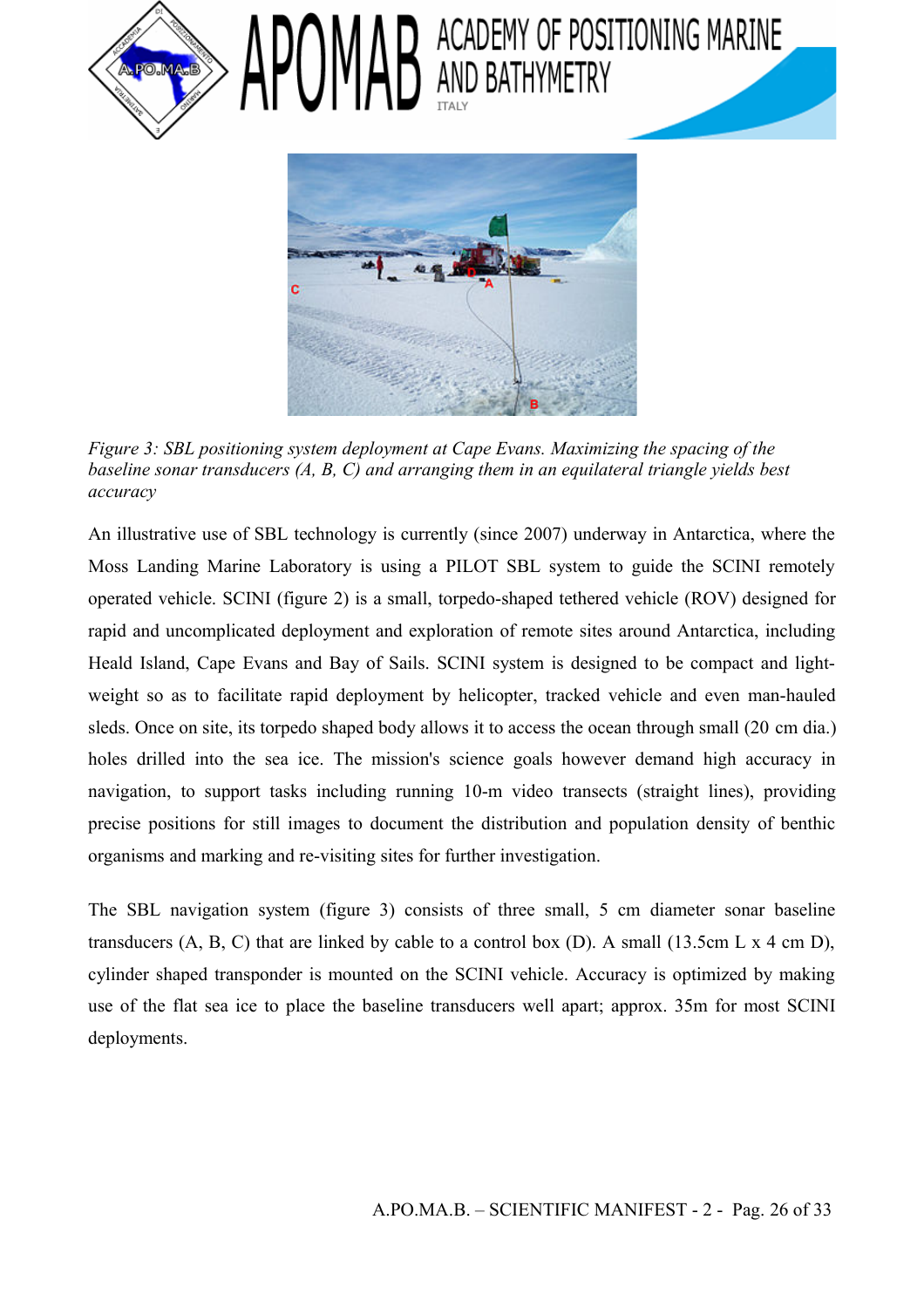

Figure 4 reviews SCINI operations guided by the SBL system. Figure 4A is an improvised ROV control room, in this case in a cabin hauled on top of an ice hole at Cape Armitage. From left, the displays are the ROV controls screen (A), the main camera view (B), the navigation screen (C) and the science display (D). The ROV pilot will generally watch the main camera view. He will glance at the navigation screen (C), which shows the current ROV position and track overlaid on a chart, for orientation and to guide the ROV to the location instructed by the scientist. The scientist, shown here seated on the right is provided with the science display (D), which combines the ROV imagery with position, depth and time data in real time. The scientist types written or speaks audible observations into the computer to provide a context for the data, note objects or evens of interest or designate the start or conclusion of a video transect (figure 4B). A typical investigation of a site will span several dives, as tasks such as initial investigation, still image acquisition and video transects are gradually completed. A critical element in these dive series is to show prior-dive search coverage, so that a successive dive can be targeted at a previously unvisited area. This is done by producing a cumulative coverage plot of the dive site (figure 4C). The plot, which is updated after every dive, is displayed as a background map on the navigation screen thus providing guidance for the ongoing dive. It shows the prior ROV tracks with color used to indicate depth. Analysis of the track data displayed here yields the quality of positioning to provide a margin of error for measurements. In this case, the typical precision has been established as 0.54m.

**OMAB** ACADEMY OF POSITIONING MARINE



*Figure 4A: SCINI control room with four display screens for ROV control (A), main camera view (B), SBL navigation display (C) and image annotation or science screen (D)*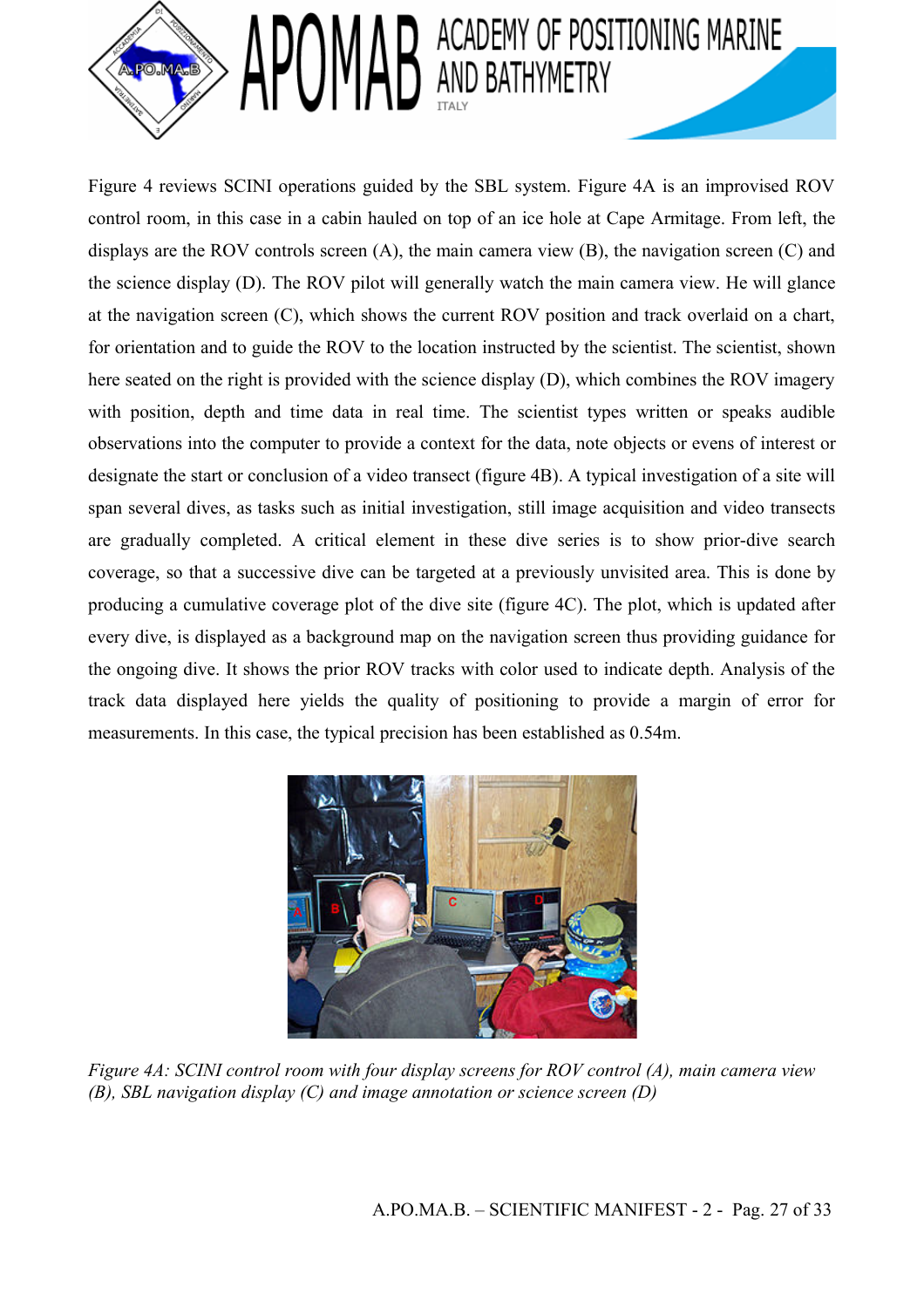

*Figure 4B: Imagery, associated position, time and the scientist's observation or statement are combined into a single record*



*Figure 4C: A site coverage plot of multiple SCINI dives at Cape Armitage. The colored dots are the depth coded position traces of the vehicle*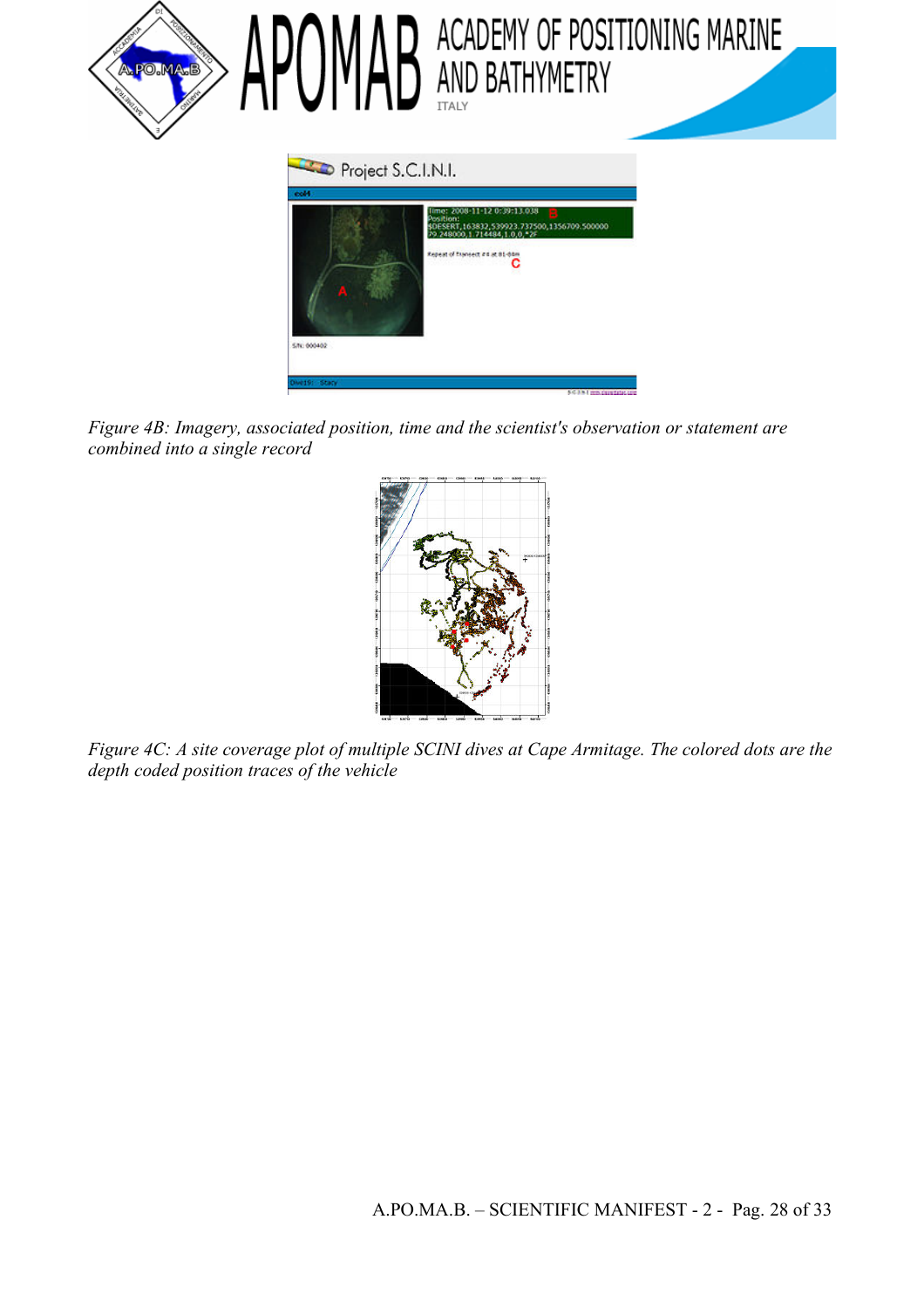

# **GPS Intelligent Buoys**

**GPS Intelligent Buoy (GIB) systems** may be classified as inverted LBL devices where the transducers are installed on GPS equipped sonobuoys that are either drifting or moored.GIBs may be used in conjunction with an active underwater device (such as a pinger equipped torpedo), or with a passive acoustic sound source (such as an inert bomb striking the surface of the water). Typically the sound source or impact event is tracked or localized using a time of arrival (TOA) technique.Typically several GIBs are deployed over a given area of operation; with the total number determined by the size of the test area and the accuracy of the results desired. Different methods of GPS positioning may be used for positioning the array of GIBs, with accuracies of cm to meter level in realtime possible.

The system in patent protected and products are manufactured by the French company ACSAunderwater-GPS (subsidiary of the ALCEN group). Three off-the shelf products are available from the small portable GIB-Lite system to the large torpeado tracking GIB-FT, and including the medium-size,medium-range GIB-Plus system.

### **9)History and Examples of Use**

Use of GIBs for underwater tracking and weapon scoring have been in use by the Navy since the early to mid 1990's. Early GIBs were created for broad ocean area weapons testing by modifying conventional Navy sonobuoys with small OEM-grade GPS receivers and deploying them from a helicopter or from P-3 Orion aircraft.The GPS data captured by the GIB was modulated over the analog VHF acoustic data stream using frequency-shift keying (FSK). This allows the GPS measurement data to be transmitted and received on legacy VHF sonobuoy receiver equipment. A drifting array of twelve or more GIBs would be deployed in a concentric circular array approximately 7 nm in diameter. Weapon strikes within the array emitted acoustic signatures that were captured by the GIBs and transmitted up to the orbiting aircraft. Post-mission the GPS and acoustic data from the GIBs would be combined to determine an absolute coordinate for the impact location in WGS 84 coordinates.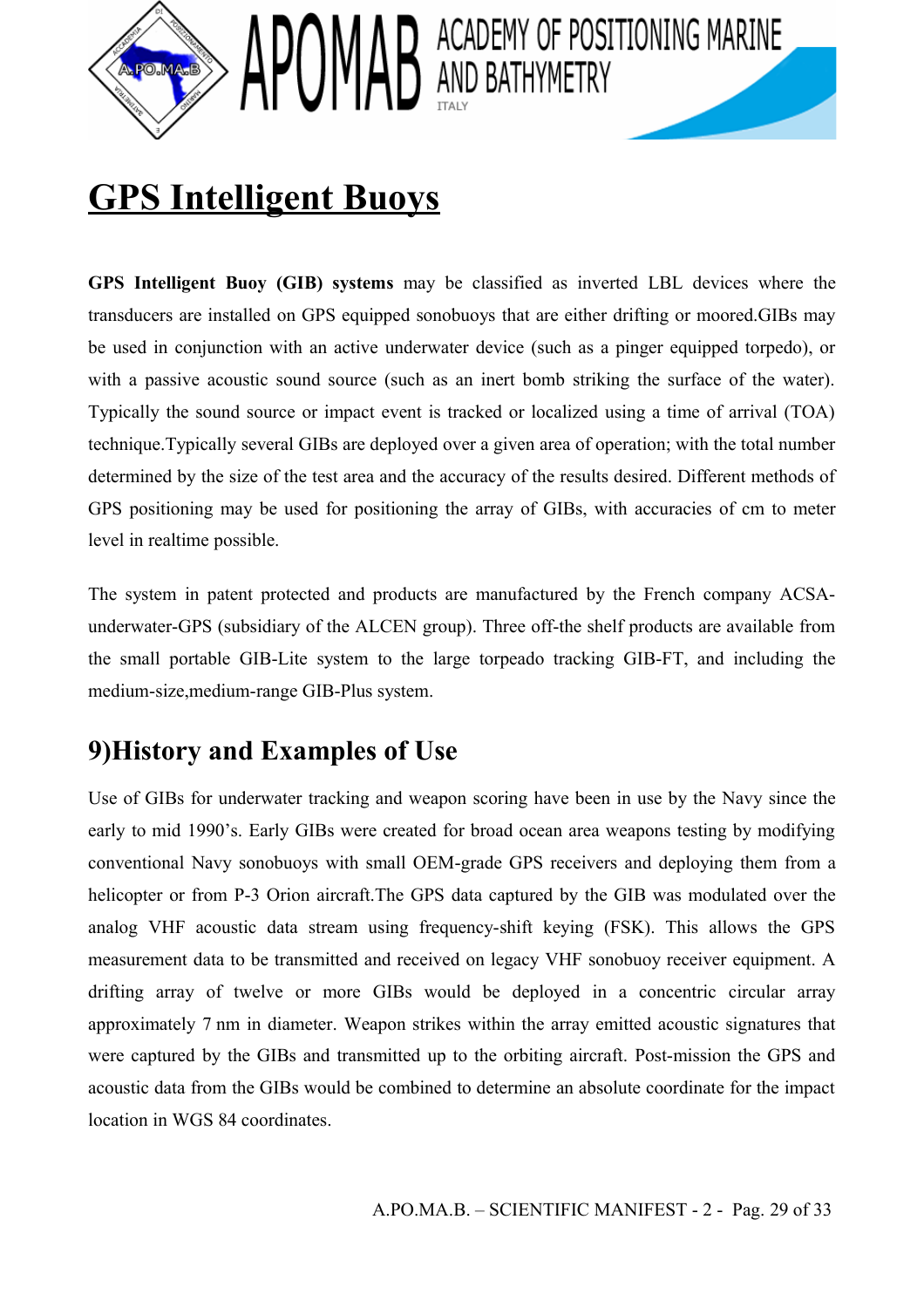

A.PO.MA.B. – SCIENTIFIC MANIFEST - 2 - Pag. 30 of 33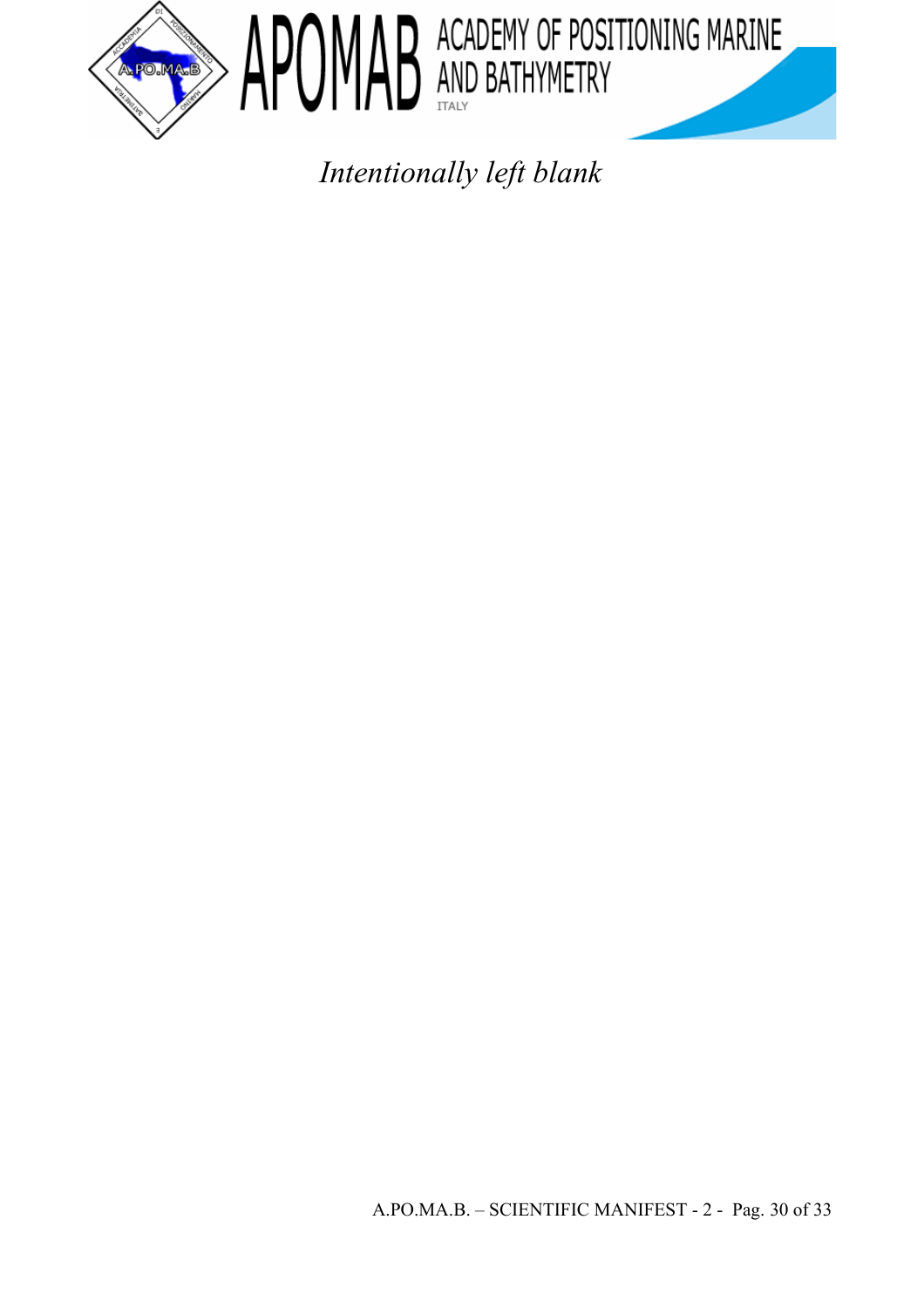

### **10)Example of Underwater Acoustic-based Weapon Scoring**



*Figure 1: An array of GIBs positioned around a test area to provide weapon impact coordinates from weapon testing or training. Upon striking the water, acoustic signatures are captured and processed by each GIB, and relayed to the shipboard or a land based command and control system for realtime processing*



*Figure 2: Photograph of the TARGT GIB*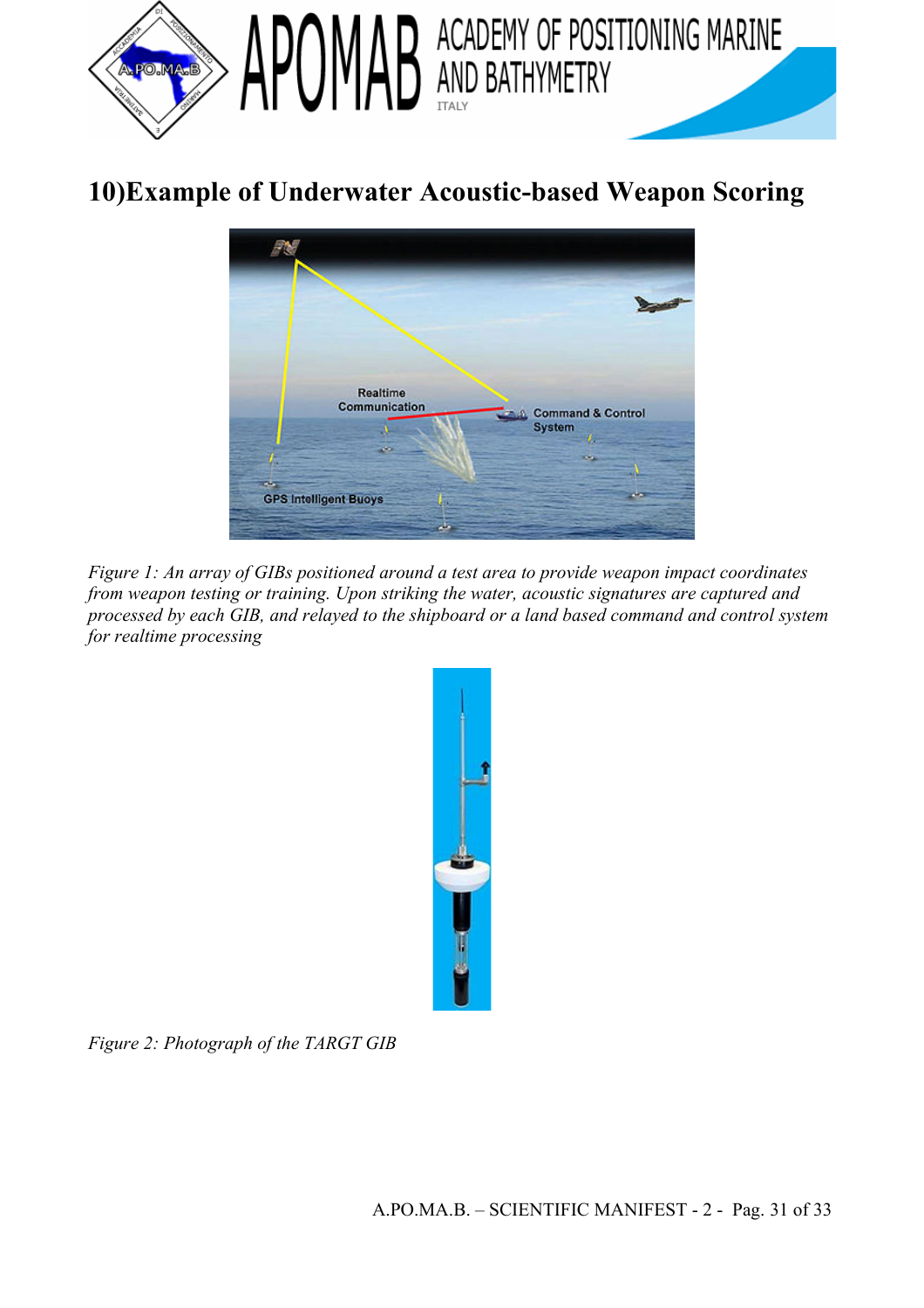

GIB type systems have been developed for a variety of specialized applications. An illustrative use of GIBs for underwater positioning is the TARGT weapon scoring and training system.

The system concept (Figure 1) utilizes an array eight to ten GIBs (Figure 2) moored in a 2 km by 2 km array. In the case of the TARGT GIB, the GPS and RF antennas are located on top of the sensor and the hydrophone, or underwater acoustic transducer, is located on the bottom. The device is approximately 6 ft tall and weighs 35 lbs.

Inert weapon releases from military aircraft strike the surface of the water within the array, emitting an acoustic signature that is captured by each of the GIBs. Each GIB determines the precise time of the received signal and transmits this time to the deployment ship in near real time. A command and control system located on the deployment and recovery ship combines the GPS data and acoustic timing information to triangulate the impact location and determine the exact impact time in near realtime. Several methods may be used, the most common being a time difference of arrival (TDOA) least-squares solution algorithm. Post-mission data processing is performed to further refine the results, with two-dimensional positioning accuracies of 1 to 2 meters and impact timing accuracies of 1-2 milliseconds demonstrated.